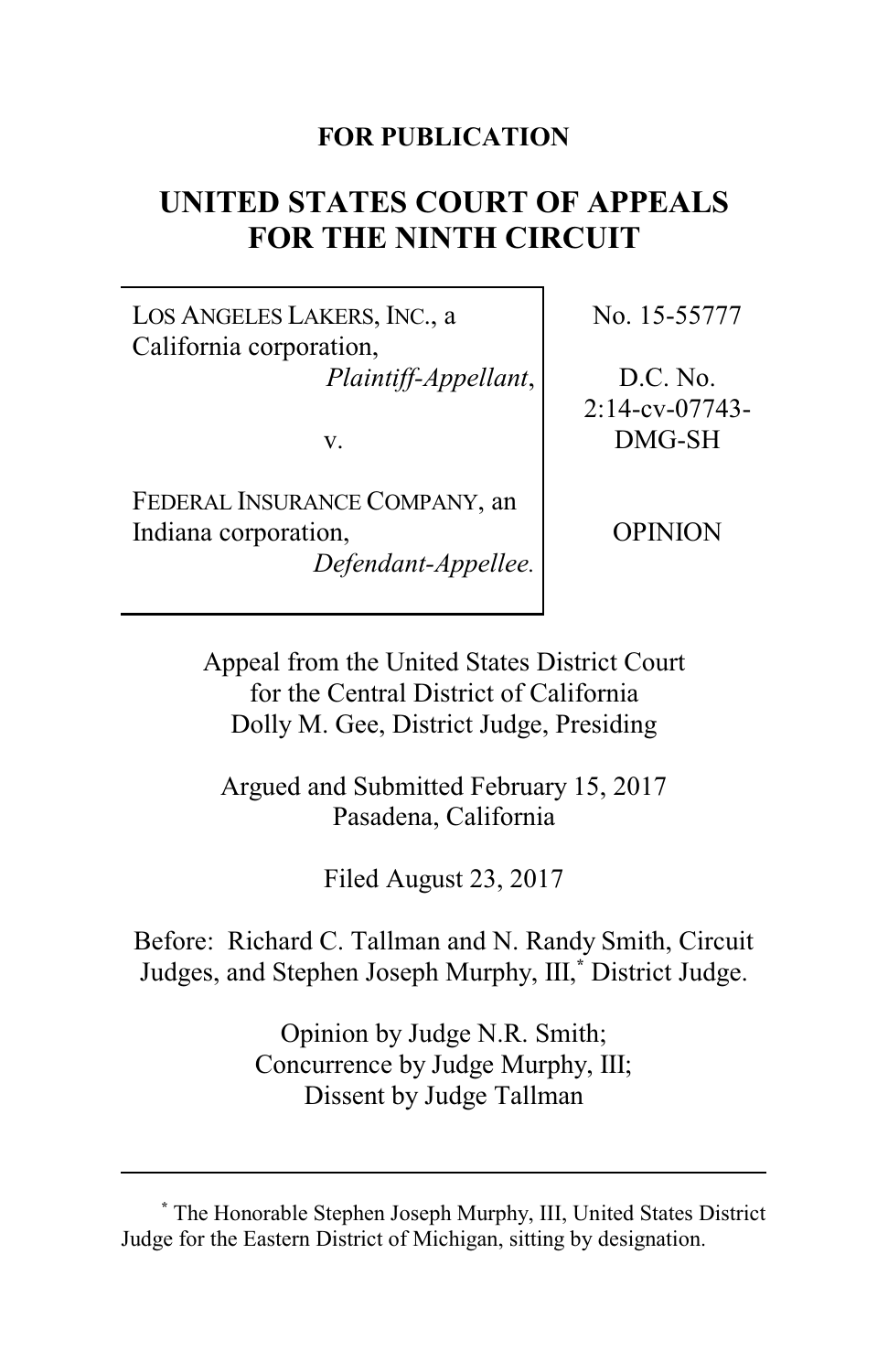# **SUMMARY\*\***

### **Telephone Consumer Protection Act**

The panel affirmed the district court's Fed. R. Civ. P. 12(b)(6) dismissal of an action brought under diversity jurisdiction by the Los Angeles Lakers against the Federal Insurance Company after it denied coverage and declined to defend the Lakers in a lawsuit alleging violations of the Telephone Consumer Protection Act.

The underlying action alleged that the Lakers violated the Telephone Consumer Protection Act when, during a game, they invited attendees to send a text to a specific number and then sent a response text message using an "automatic telephone dialing system," in violation of the Act. Federal Insurance Company denied coverage and declined to defend the Lakers, concluding that the underlying lawsuit was an invasion of privacy suit, which was specifically excluded from coverage.

The panel held that because a Telephone Consumer Protection Act claim is inherently an invasion of privacy claim, Federal Insurance Company correctly concluded that the underlying Telephone Consumer Protection Act claims fell under the Policy's broad exclusionary clause. Accordingly, Federal Insurance Company did not breach the insurance policy, or the implied covenant of good faith and fair dealing, under any cognizable legal theory, when it declined to defend against or cover the underlying complaint.

**<sup>\*\*</sup>** This summary constitutes no part of the opinion of the court. It has been prepared by court staff for the convenience of the reader.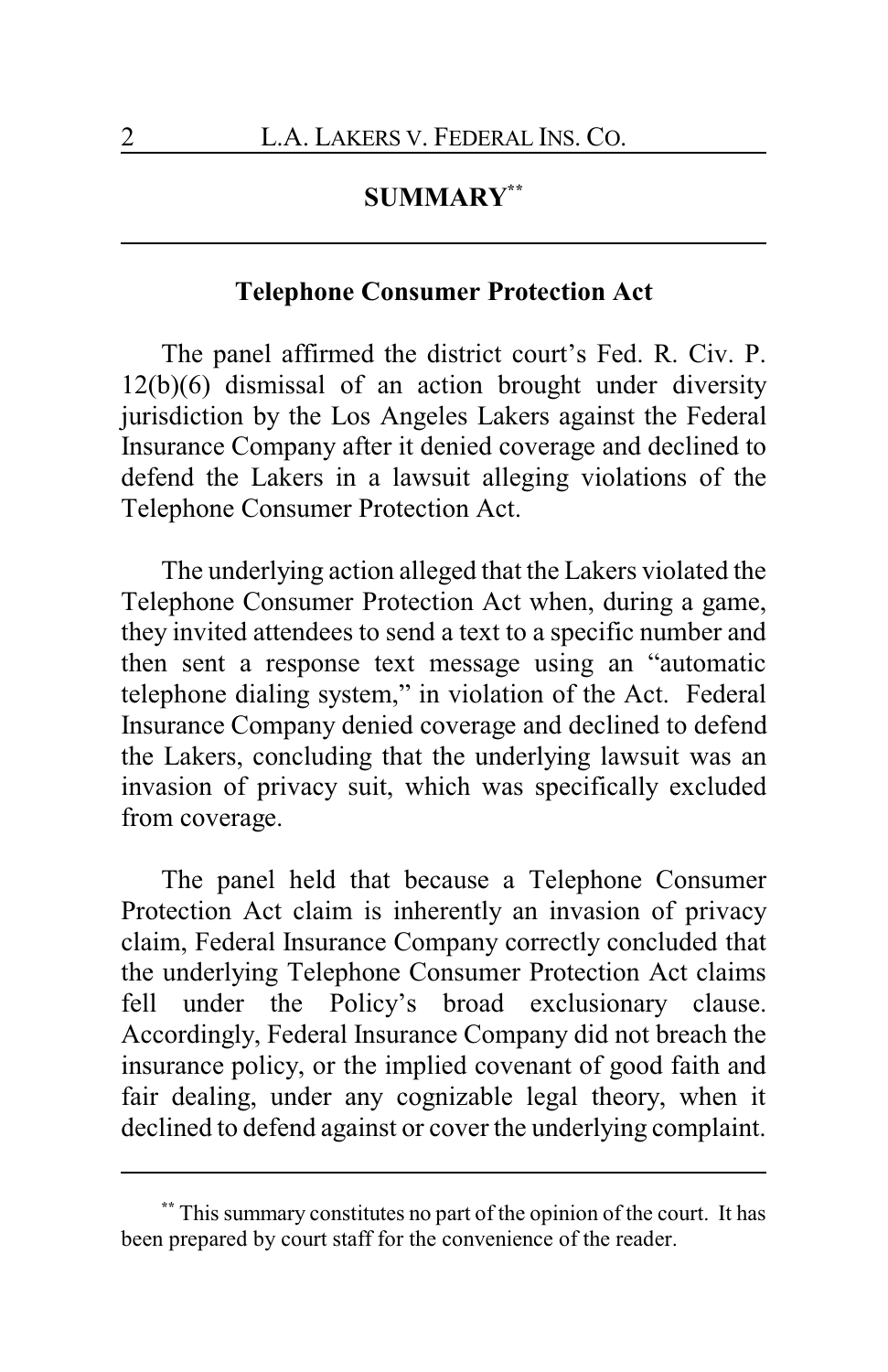District Judge Murphy concurred and wrote separately to state that this court should have decided the case on narrower grounds. Judge Murphy stated that the allegations in the underlying action were sufficient to determine that the claims arose from an invasion of privacy and the Court did not need to hold more broadly that a Telephone Consumer Protection Act claim is inherently an invasion of privacy claim.

Dissenting, Judge Tallman stated that because the underlying action sought recovery based on an alleged violation of the Telephone Consumer Protection Act, and did not seek recovery based on invasion of privacy, he would reverse the district court's order dismissing the Lakers' claims.

#### **COUNSEL**

Kirk Pasich (argued), Pamela M. Woods, and Anamay M. Carmel, Liner LLP, Los Angeles, California, for Plaintiff-Appellant.

Robert M. Traylor (argued), Seltzer Caplan McMahon Vitek, San Diego, California, for Defendant-Appellee.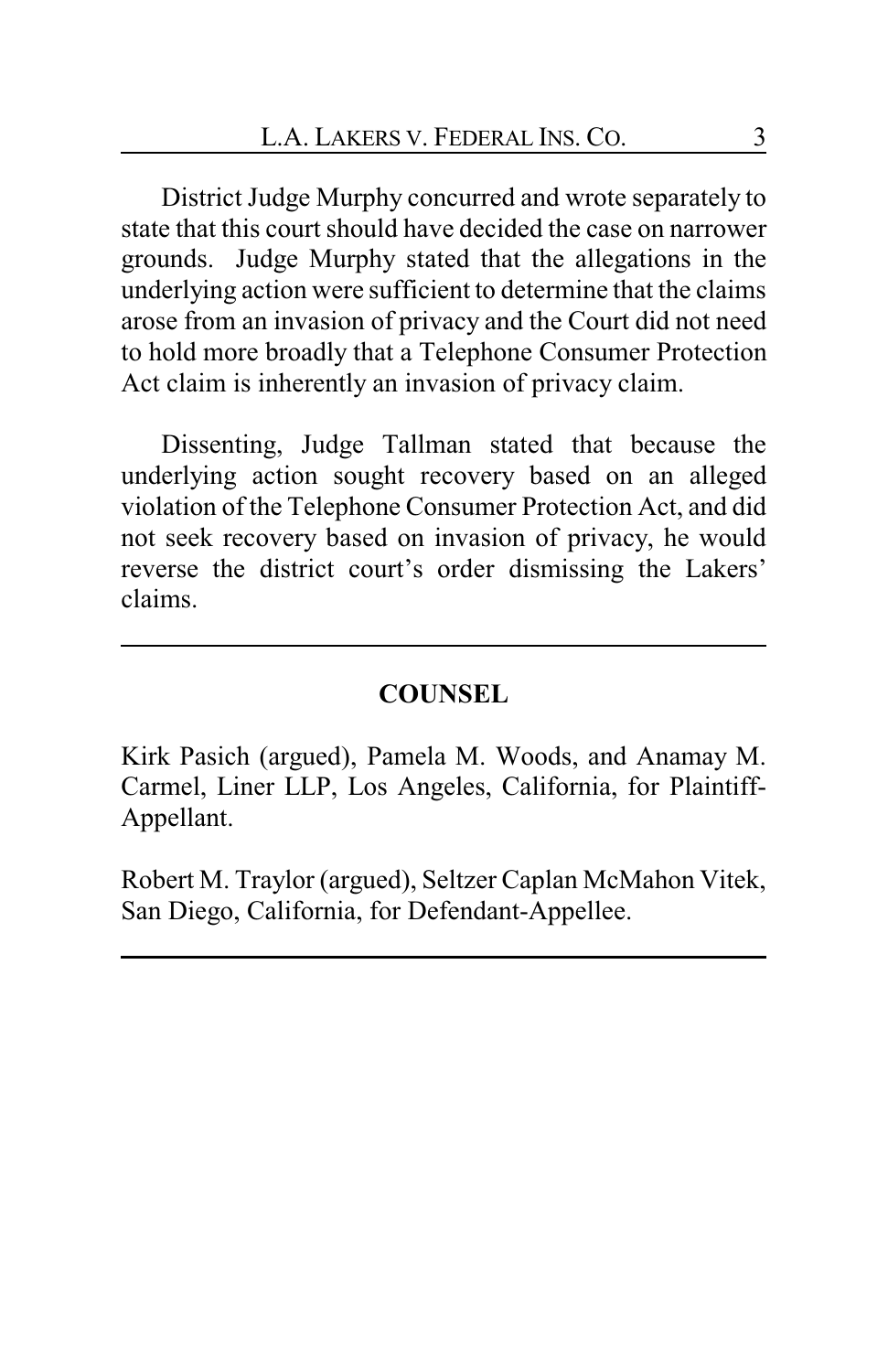#### **OPINION**

N.R. SMITH, Circuit Judge:

When Congress passed the Telephone Consumer Protection Act ("TCPA") it sought to protect individuals against invasions of privacy, in the form of unwanted calls (and now text messages) using automatic telephone dialing systems. Congress explicitly stated this purpose in the text of the TCPA. In light of this plainly stated purpose, and the lack of any other indicia of congressional intent in the statute, a TCPA claim is, by its nature, an invasion of privacy claim. Accordingly, a liability insurance policy that unequivocally and broadly excludes coverage for invasion of privacy claims also excludes coverage for TCPA claims.

#### **BACKGROUND**

On October 13, 2012, David M. Emanuel attended a basketball game at the Los Angeles Lakers' home arena—the Staples Center. While at the game, Emanuel observed a message on the scoreboard, inviting attendees to send a text a message to a specific number. Emanuel sent a text message to the number, hoping the Lakers would display the message on the scoreboard. In response, Emanuel received the following text message:

> Thnx! Txt as many times as u like. Not all msgs go on screen. Txt ALERTS for Lakers News alerts. Msg&Data Rates May Apply. Txt STOP to quit. Txt INFO for info

On November 20, 2012, Emanuel, on behalf of himself and others similarly situated, brought a class action lawsuit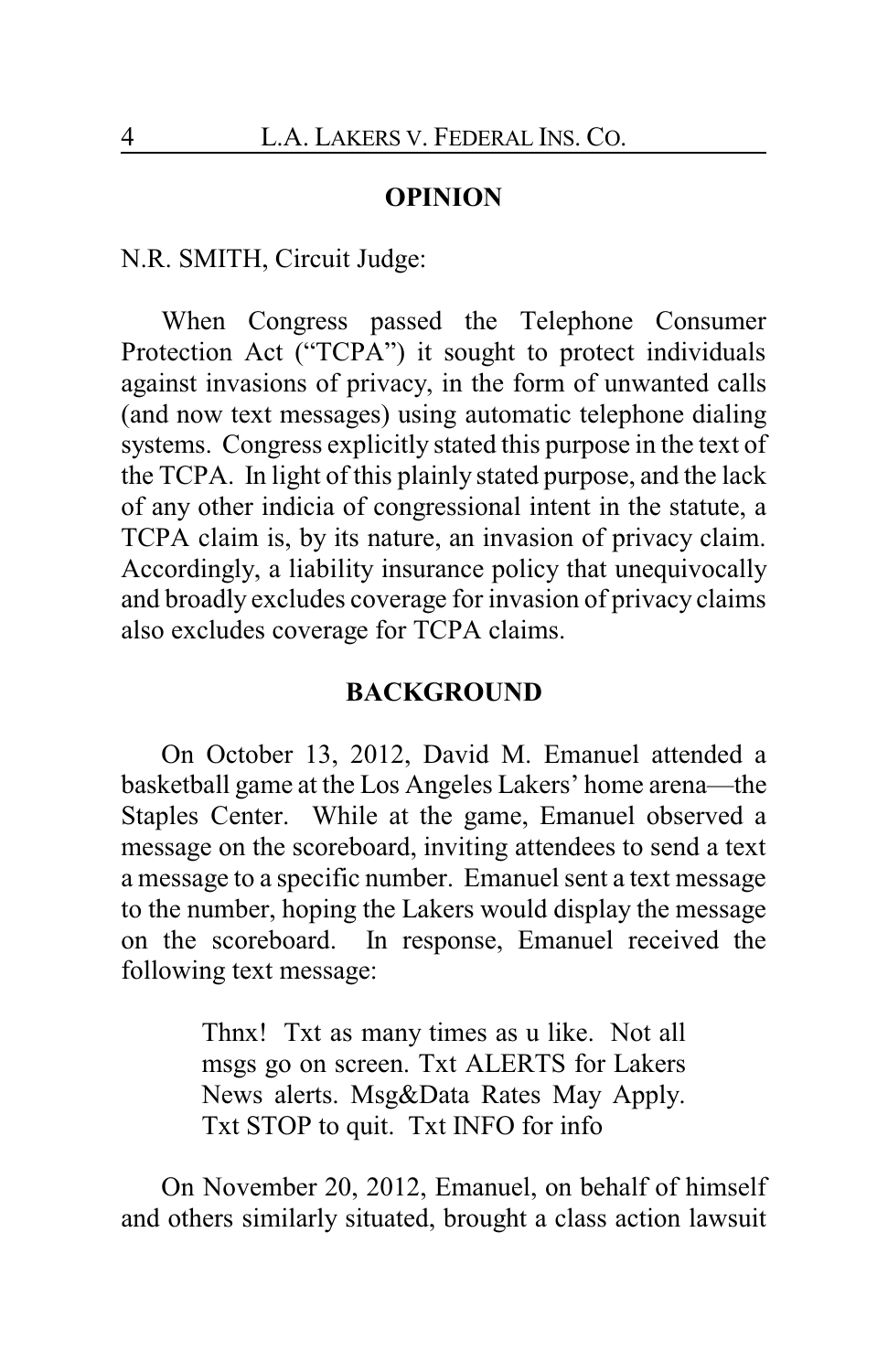against the Lakers. Emanuel filed a First Amended Complaint in the case on February 8, 2013 ("Emanuel complaint"). Emanuel alleged that the Lakers sent the response text message using an "automatic telephone dialing system," in violation of the TCPA. He asserted, several times, that this message was an invasion of his privacy, and that the Lakers had invaded the privacy of other class members. Emanuel brought two claims for relief—(1) negligent violation of the TCPA and (2) knowing and/or willful violation of the TCPA—and sought statutory damages and injunctive relief.

The Lakers promptly asked their insurance provider, the Federal Insurance Company ("Federal"), to defend them against the lawsuit. The Lakers notified Federal of the lawsuit on November 27, 2012, shortly after the first complaint was filed. Federal insured the Lakers from January 1, 2012, to January 1, 2013, under a "ForeFront Portfolio" insurance policy ("the Policy"). The Policy contained a "Directors & Officers Liability Coverage Section." This section provided "Corporate Liability Coverage," which would require Federal to pay for losses (with some restrictions) suffered by the Lakers "resulting from any Insured Organization Claim . . . for Wrongful Acts." An "Insured Organization Claim" included "a civil proceeding commenced by service of a complaint or similar pleading . . . against [the Lakers] for a Wrongful Act." The Policy defined "Wrongful Acts" as "any error, misstatement, misleading statement, act, omission, neglect, or breach of duty committed, attempted, or allegedly committed or attempted by" the Lakers. The Policy also contained a number of exclusions from Corporate Liability Coverage. Specifically, the Policy provided that "[n]o coverage will be available" for a claim,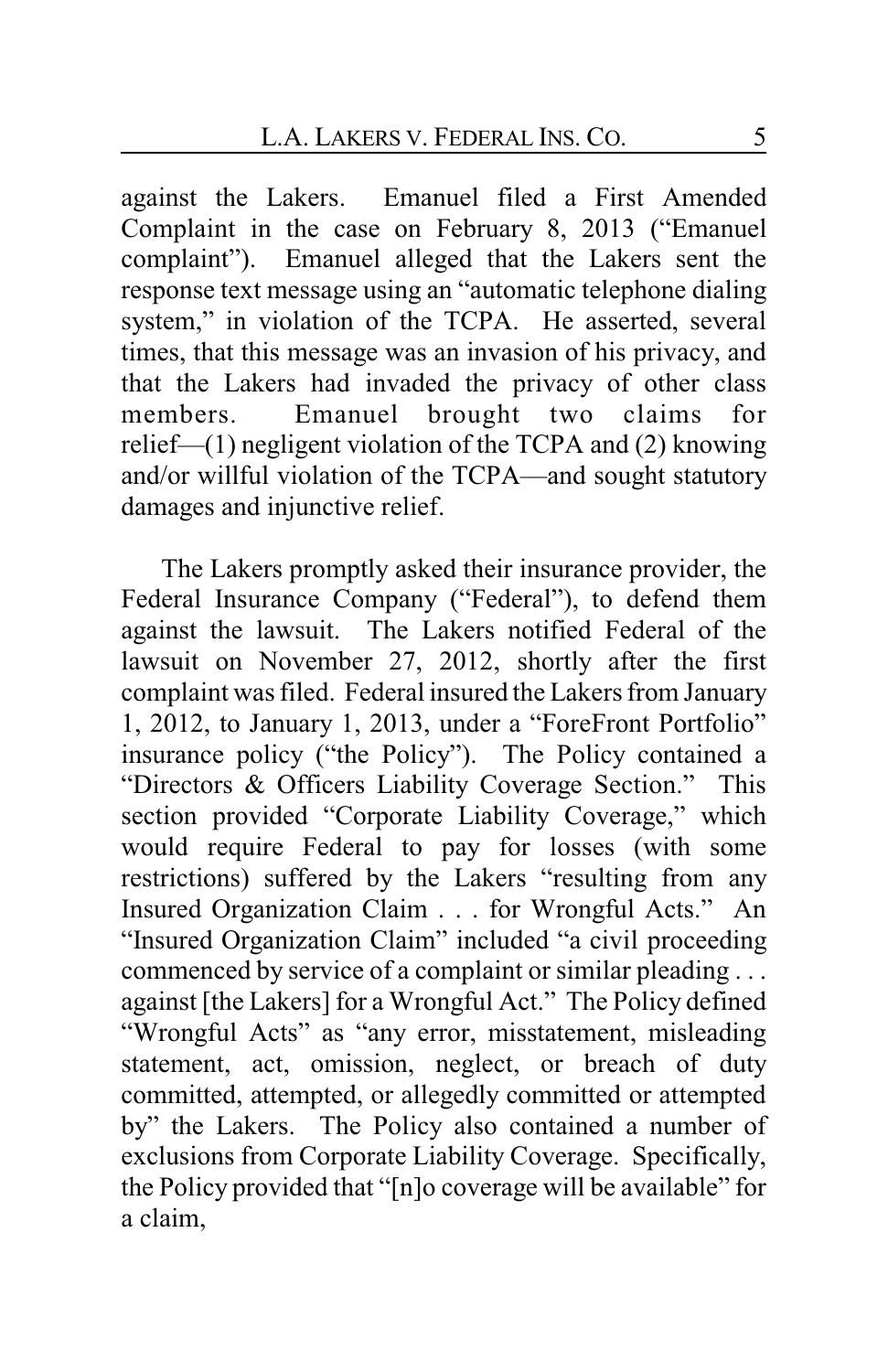based upon, arising from, or in consequence of libel, slander, oral or written publication of defamatory or disparaging material, invasion of privacy, wrongful entry, eviction, false arrest, false imprisonment, malicious prosecution, malicious use or abuse of process, assault, battery or loss of consortium[.]

Finally, the "General Terms and Conditions Section" of the Policy provided that Federal had "the right and duty to defend any Claim covered by th[e] Policy." This duty applied even if the allegations in the claim were "groundless, false or fraudulent."

Federal denied coverage and declined to defend the Lakers, concluding that Emanuel had brought an invasion of privacy suit, which was specifically excluded from coverage. After asking Federal to reconsider its position, the Lakers filed this suit in Los Angeles Superior Court on September 2, 2014. The Lakers asserted two claims for relief. First, the Lakers brought a claim for breach of contract, asserting that Federal had violated the Policy by denying coverage for the Emanuel lawsuit. Second, the Lakers brought a claim for tortious breach of the implied covenant of good faith and fair dealing, based on Federal's denial of coverage.

After removing the suit to federal court, Federal filed a motion to dismiss the suit for failure to state a claim under Federal Rule of Civil Procedure 12(b)(6). The district court granted the motion and dismissed the case without giving the Lakers leave to amend. *L.A. Lakers, Inc. v. Fed. Ins. Co.*, No. CV 14-7743 DMG (SHx), 2015 WL 2088865, at \*9 (C.D. Cal. Apr. 17, 2015). The district court found that the Lakers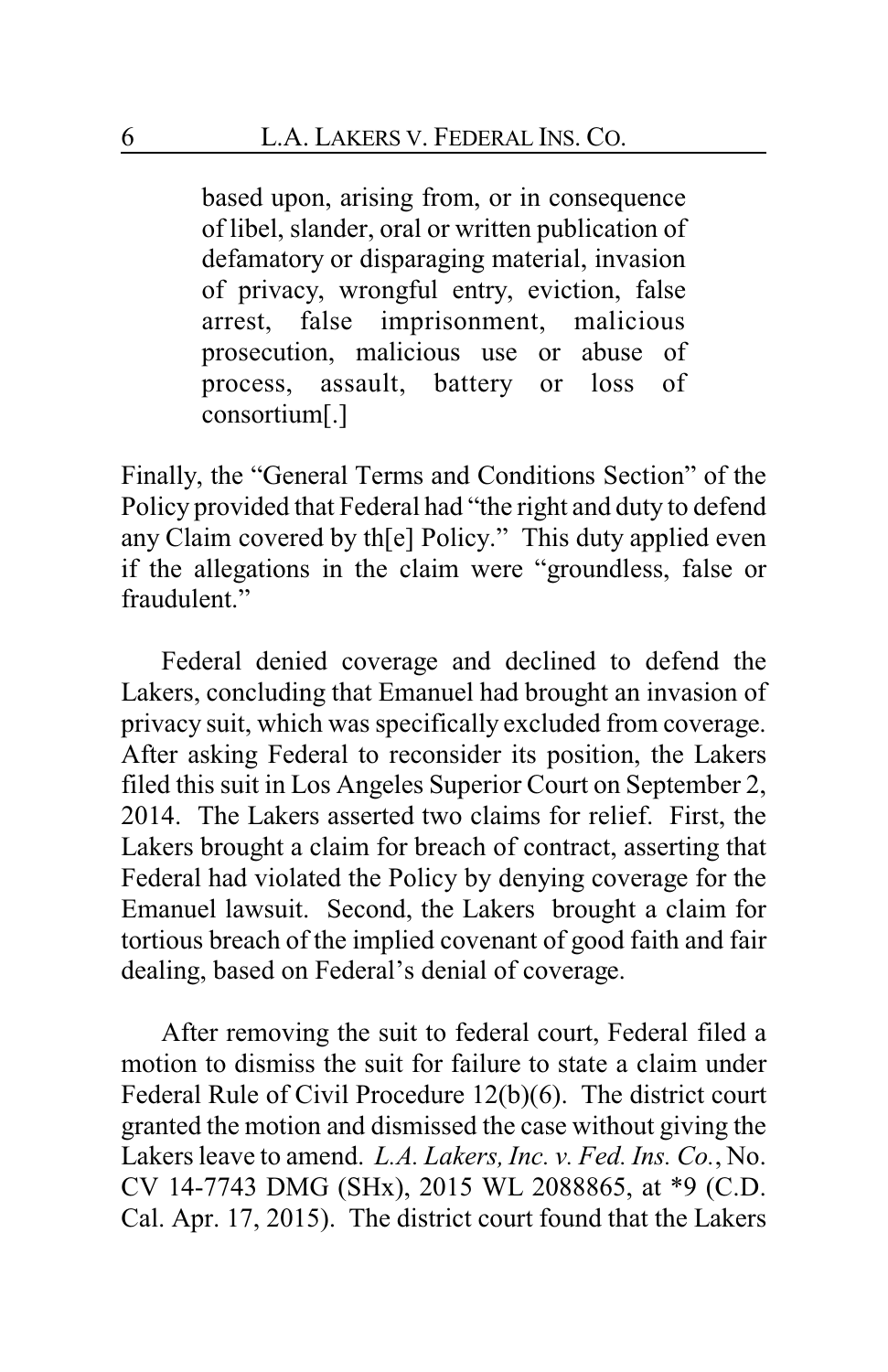could not succeed in the suit under any cognizable legal theory, because TCPA claims are "implicit invasion-ofprivacy claims" that fall squarely within the Policy's "broad exclusionary clause." *Id.* at \*8. The Lakers timely appealed.

#### **STANDARD OF REVIEW**

We review de novo a district court's order granting a motion to dismiss for failure to state a claim under Federal Rule of Civil Procedure 12(b)(6). *Shroyer v. New Cingular Wireless Servs., Inc.*, 622 F.3d 1035, 1041 (9th Cir. 2010). We will affirm a dismissal for failure to state a claim "where there is no cognizable legal theory or an absence of sufficient facts alleged to support a cognizable legal theory." *Id.* (quoting *Navarro v. Block*, 250 F.3d 729, 732 (9th Cir. 2001)). "In conducting this review, we accept the factual allegations of the complaint as true and construe them in the light most favorable to the plaintiff." *AE ex rel. Hernandez v. Cty. of Tulare*, 666 F.3d 631, 636 (9th Cir. 2012). We also review de novo the district court's interpretation of state contract law, *AmerisourceBergen Corp. v. Dialysist W., Inc.*, 465 F.3d 946, 949 (9th Cir. 2006), and its interpretation of an insurance policy, *Stanford Ranch, Inc. v. Md. Cas. Co.*, 89 F.3d 618, 624 (9th Cir. 1996).

### **ANALYSIS**

This case requires us to interpret both the Policy and the TCPA. We start with the Policy and, accordingly, the California rules for interpreting insurance contracts.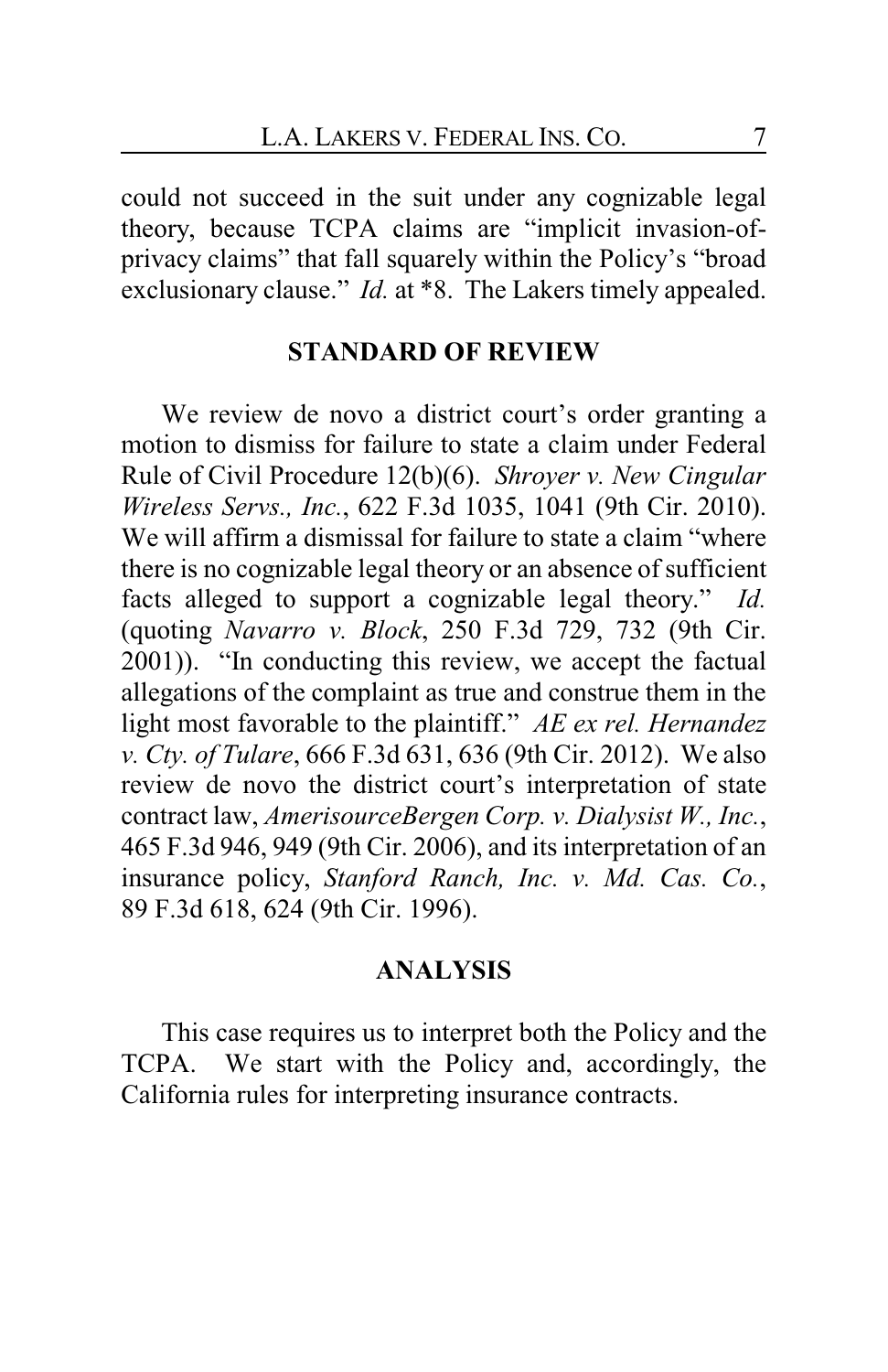## **I. The Policy**

California courts interpret insurance contracts under the "ordinary rules of contractual interpretation." *Palmer v. Truck Ins. Exch.*, 988 P.2d 568, 652 (Cal. 1999) (citation omitted). In interpreting a contract, courts must "give[] effect to the mutual intention of the parties as it existed' at the time the contract was executed." *Wolf v. Walt Disney Pictures & Television*, 76 Cal. Rptr. 3d 585, 601 (Cal. Ct. App. 2008) (quoting Cal. Civ. Code § 1636). Where possible, the courts should determine the mutual intention of the parties "solely from the written provisions of the insurance policy." *Palmer*, 988 P.2d at 652 (citation omitted). In addition, courts must give a contract's terms their "ordinary and popular" meaning, "unless used by the parties in a technical sense or a special meaning is given to them by usage." *Id.* (citation and internal quotation marks omitted). Courts are to interpret coverage clauses in insurance contracts "broadly so as to afford the greatest possible protection to the insured." *Aroa Mktg., Inc. v. Hartford Ins. of the Midwest*, 130 Cal. Rptr. 3d 466, 470 (Cal. Ct. App. 2011) (citation omitted). In contrast, courts are to interpret "exclusionary clauses . . . narrowly against the insurer." *Id.* (citation omitted).

The Policy on its face clearly excludes from coverage claims "based upon, arising from, or in consequence of . . . invasion of privacy." The Policy does not explicitly exclude coverage of TCPA claims, so we must determine whether Emanuel's TCPA claims fall within this exclusion. However, first we must acknowledge how broad this exclusionary clause is. California courts and our court have consistently given a broad interpretation to the clause "arising from" in an insurance contract. *See Cont'l Cas. Co. v. City of Richmond*, 763 F.2d 1076, 1080 (9th Cir. 1985) (quoting *Underwriters*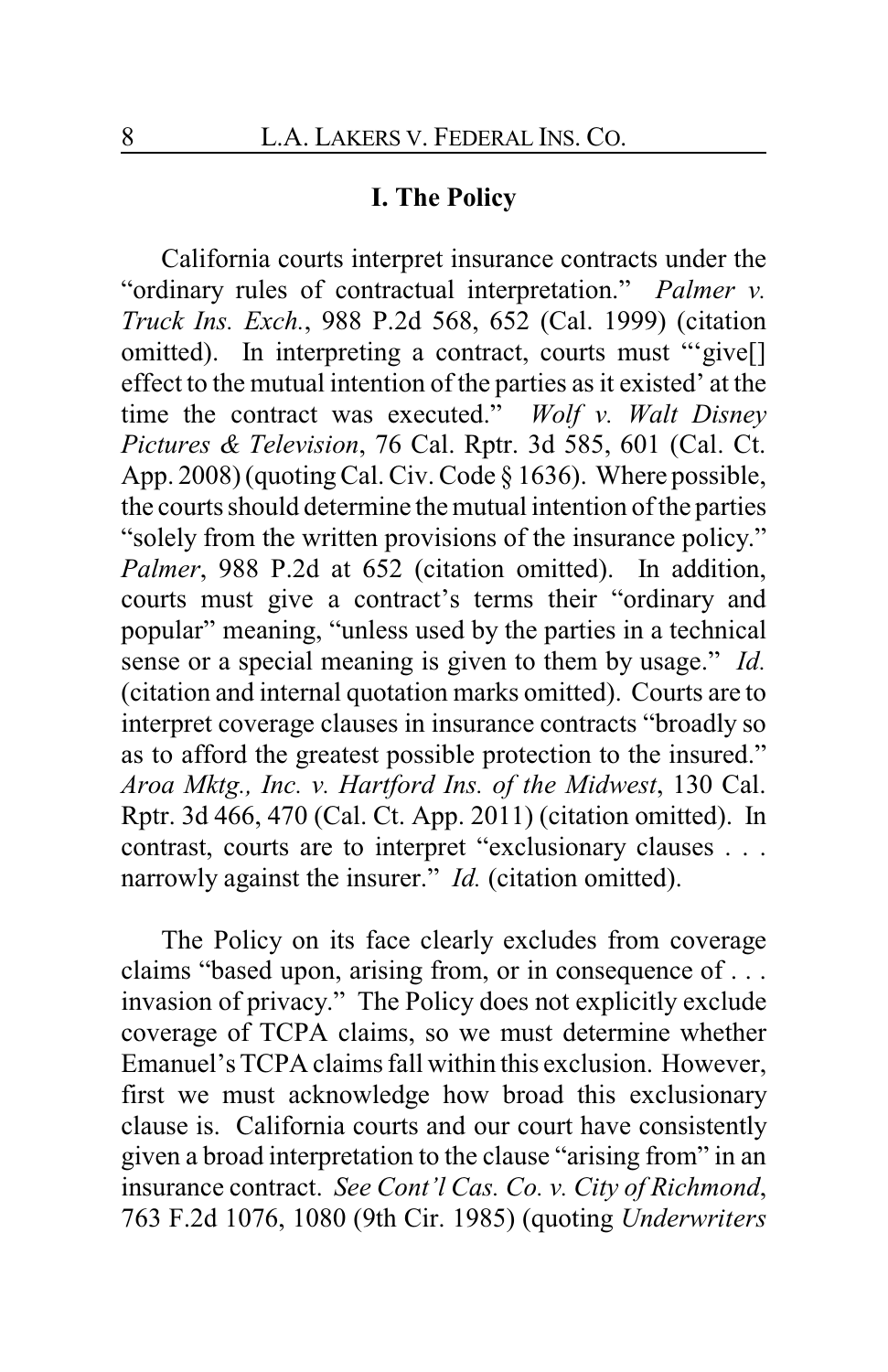*at Lloyd's of London v. Cordova Airlines, Inc.*, 283 F.2d 659, 664 (9th Cir. 1960)) (interpreting exclusionary clause in insurance contract under California law); *CrownCapital Sec., L.P. v. Endurance Am. Specialty Ins.*, 186 Cal. Rptr. 3d 1, 7 (Cal. Ct. App. 2015). "[A]rising out of" encompasses "originating from, having its origin in, growing out of, . . . flowing from, ... incident to, or having connection with." *Crown*, 186 Cal. Rptr. 3d at 7 (quoting *Davis v. Farmers Ins. Grp.*, 35 Cal. Rptr. 3d 738, 744 (Cal. Ct. App. 2005)). Thus, this clause broadly excludes from coverage claims with "a minimal causal connection or incidental relationship" to invasion of privacy. *Id.* (quoting *Acceptance Ins. v. Syufy Enters.*, 81 Cal. Rptr. 2d 557, 561 (Cal. Ct. App. 1999)); *State Farm Fire & Cas. Co. v. Salas*, 271 Cal. Rptr. 642, 645 n.4 (Cal Ct. App. 1990) (holding that "arising out of" is also broadly construed in exclusionary clauses). California courts also give the clause "based on" the same broad reading as "arising out of." *Century Transit Sys., Inc. v. Am. Empire Surplus Lines Ins.*, 49 Cal. Rptr. 2d 567, 571 n.4 (Cal. Ct. App. 1996).

It is also necessary for us to examine the clause "invasion of privacy" in this exclusion. California courts have recognized "four distinct forms of tortious invasion [of privacy]." *Johnson v. Harcourt, Brace, Jovanovich, Inc.*, 118 Cal. Rptr. 370, 375 (Cal. Ct. App. 1974). Included in this list is "intrusion upon the plaintiff's seclusion or solitude."**<sup>1</sup>** *Id.* (citation omitted). This form of invasion of privacy has

**<sup>1</sup>** The remaining three forms of invasion of privacy are: "(2) publicity which places the plaintiff in false light in the public eye; (3) public disclosure of true, embarrassing private facts about the plaintiff; (4) appropriation of plaintiff's name orlikeness for commercial purposes." *Johnson*, 118 Cal. Rptr. at 375 (citations omitted).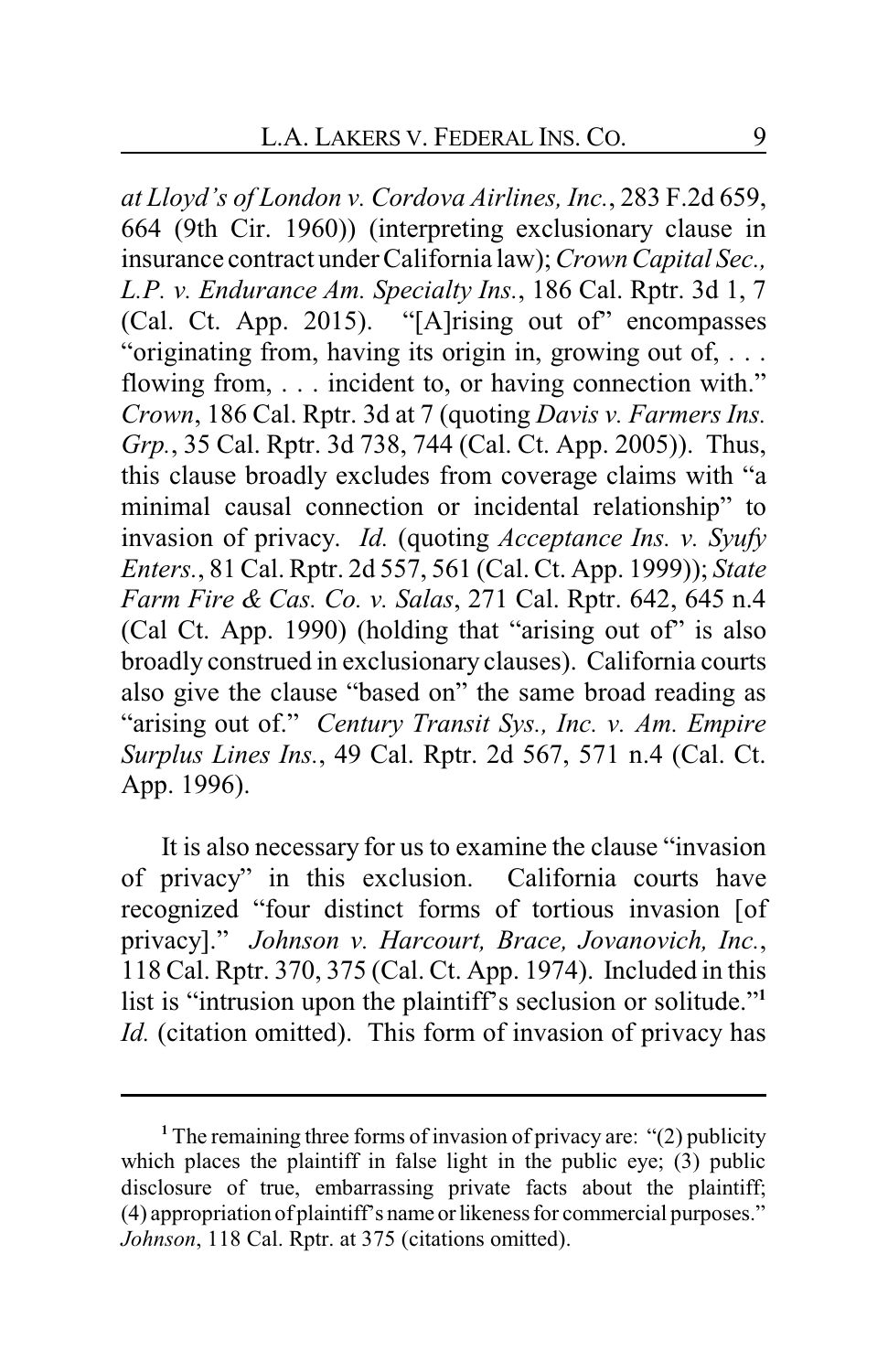been described as "the right to be let alone." *Miller v. Nat'l Broad. Co.*, 232 Cal. Rptr. 668, 678 (Cal. Ct. App. 1986) (quoting *Gill v. Curtis Publ'g Co.*, 239 P.2d 630, 632 (Cal. 1952)). This right to be let alone is relative and is not absolute. *Sanders v. Am. Broad. Cos.*, 978 P.2d 67, 72 (Cal. 1999). However, unwanted calls, received at inconvenient times, generally invade an individual's privacy and right to be let alone. *See* Restatement (Second) of Torts § 652B (1977) (cited in *Shulman v. Grp. W Prods. Inc.*, 955 P.2d 469, 481–90 (Cal. 1998)).

### **II. The TCPA**

With an understanding of the scope of the exclusionary clause, we turn next to the TCPA. Federal argues a TCPA claim is inherently an invasion of privacy claim. The district court agreed, concluding that the protection of privacy interests was "the conceptual wellspring of the TCPA's protections." 2015 WL 2088865, at \*5. The Lakers assert in response that invasion of privacy is just one of the harms which the TCPA sought to protect the public against. Thus, we must determine whether the purpose of the TCPA was to prevent invasions of privacy, or, in addition, some other harm.

In making this determination we start, as we must, with the text of the statute.**<sup>2</sup>** *McDonald v. Sun Oil Co.*, 548 F.3d

**<sup>2</sup>** We know of no canon of construction that instructs us first to determine if the statutory elements of a cause of action are ambiguous. Rather, we approach statutory construction as a "holistic endeavor," considering the whole text of a statute, including any portion expressing the statute's purpose. *See United Sav. Ass'n of Tex. v. Timbers of Inwood Forest Assocs., Ltd.*, 484 U.S. 365, 371 (1988).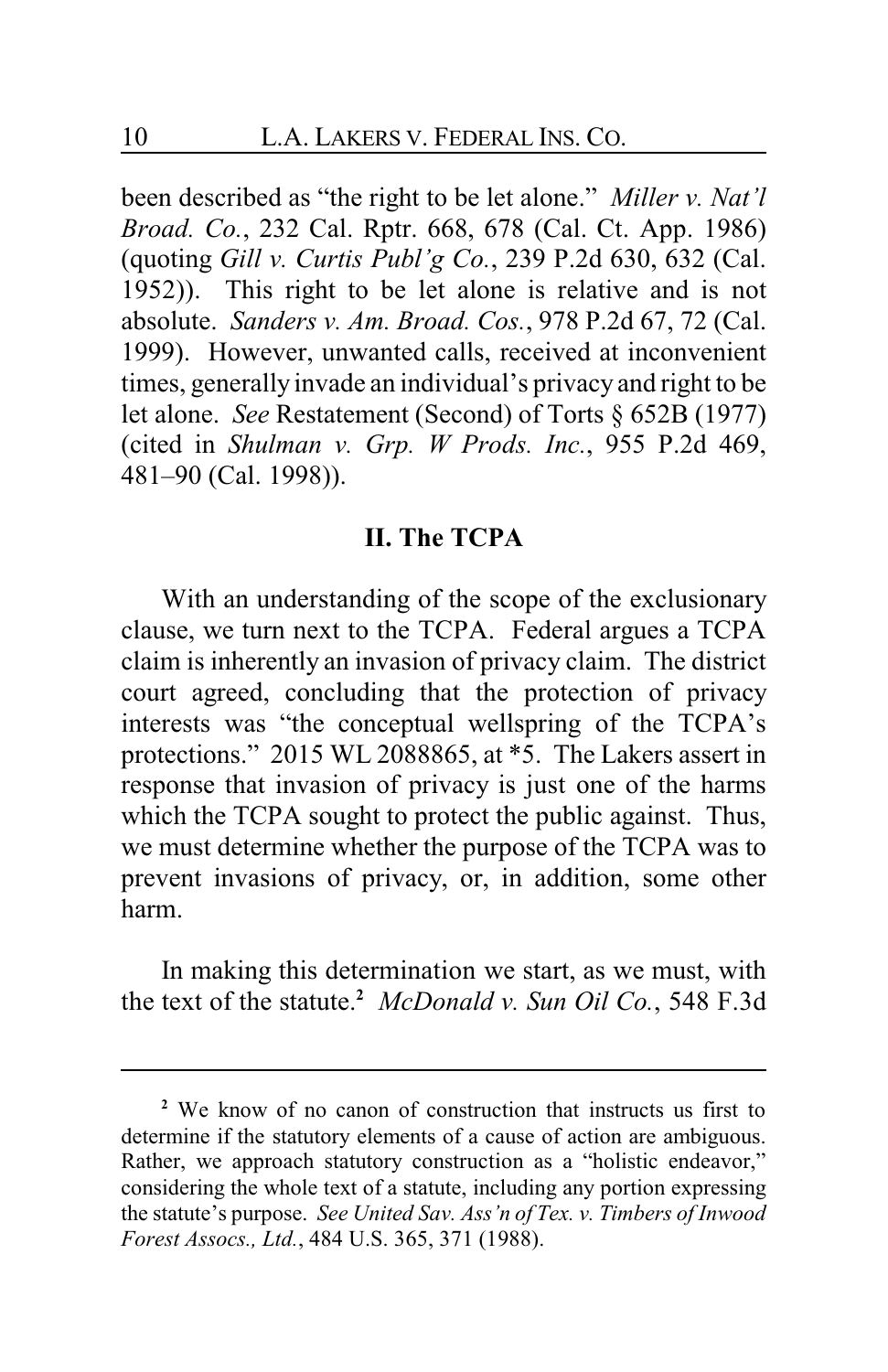774, 780 (9th Cir. 2008), *abrogated on other grounds by CTS Corp. v. Waldburger*, 134 S. Ct. 2175 (2014); *see also Lamie v. U.S. Tr.*, 540 U.S. 526, 534 (2004) ("The starting point in discerning congressional intent is the existing statutory text."). Our inquiry will "end[] there as well if the text [of the statute] is unambiguous." *BedRoc Ltd. v. United States*, 541 U.S. 176, 183 (2004). "The preeminent canon of statutory interpretation requires us to 'presume that [the] legislature says in a statute what it means and means in a statute what it says there.'" *Id.* (alteration in original) (quoting*Conn. Nat'l Bank v. Germain*, 503 U.S. 249, 253–54 (1992). If "the statute's language is plain, the sole function of the courts . . . is to enforce it according to its terms." *Lamie*, 540 U.S. at 534 (quoting *Hartford Underwriters Ins. v. Union Planters Bank*, 530 U.S. 1, 6 (2000)).

We must also "assum[e] that the legislative purpose is expressed by the ordinary meaning of the words used" by the legislature. *Richards v. United States*, 369 U.S. 1, 9 (1962). Like plain meaning, "[t]he 'plain purpose' of legislation . . . is determined in the first instance with reference to the plain language of the statute itself." *Bd. of Governors of Fed. Reserve Sys. v. Dimension Fin. Corp.*, 474 U.S. 361, 373 (1986) (citing *Richards*, 369 U.S. at 9); Antonin Scalia & Bryan A. Garner, *Reading Law: The Interpretation of Legal Texts* 56 (2012) ("[T]he purpose [of a statute] must be derived from the text, not from extrinsic sources such as legislative history or an assumption about the legal drafter's desires."). In debating and considering a statute, Congress often gives numerous reasons why the statute would be advantageous. But not all of these stated objectives potentially served by the statute constitute the statute's "purpose." To find a statute's purpose we must look to see if Congress has clearly stated it in the text of the statute itself. Thus, the language of the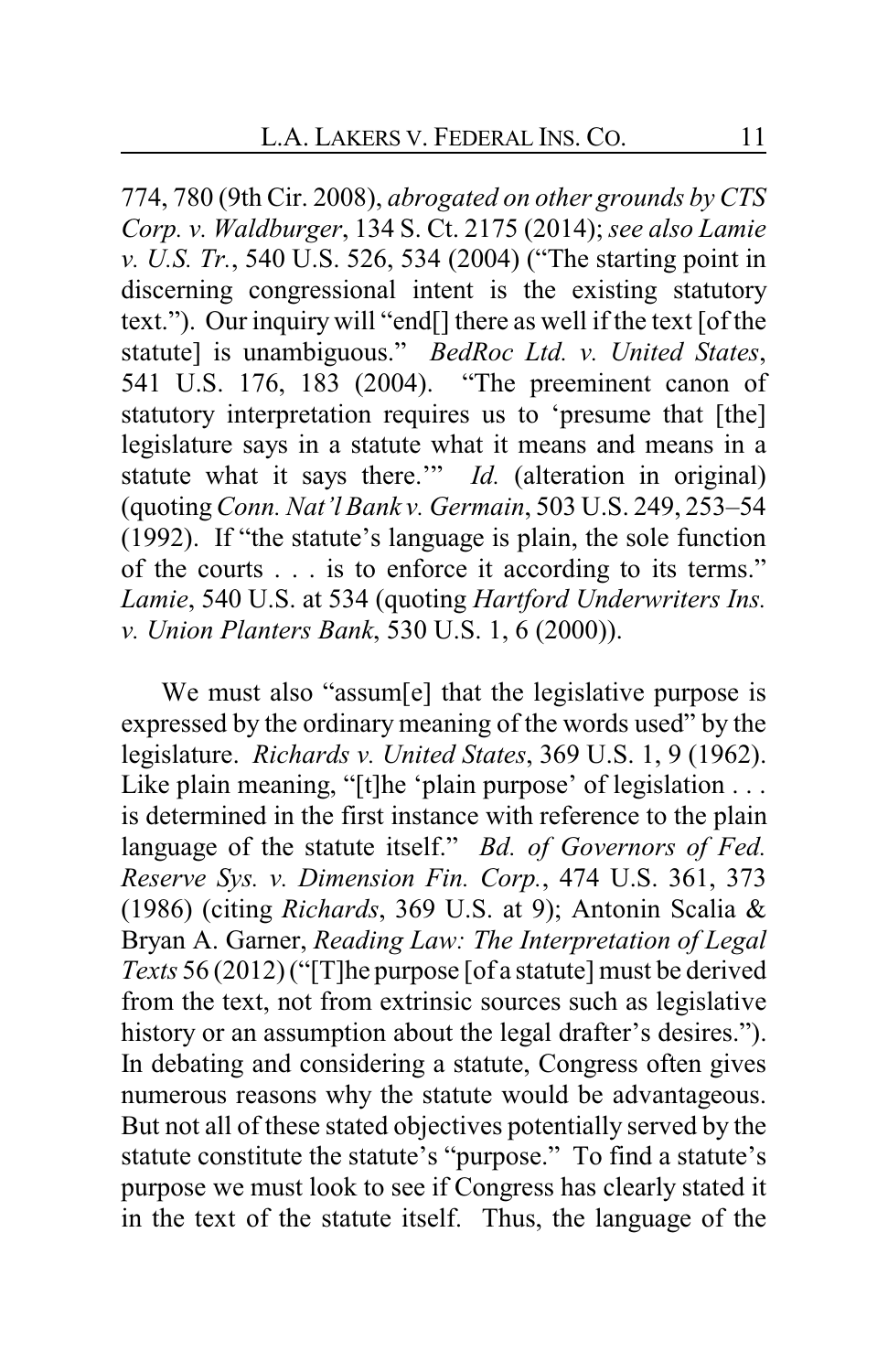statute is "the best guide to the purposes of a statute," because "statutes are records of legislative compromise." *Am. Ass'n of Retired Pers. v. EEOC*, 823 F.2d 600, 604 (D.C. Cir. 1987) (citing *Bd. of Governors*, 474 U.S. at 374).

The TCPA makes it unlawful for a person,

to make any call (other than a call made for emergency purposes or made with the prior express consent of the called party) using any automatic telephone dialing system or an artificial or prerecorded voice . . .

to any telephone number assigned to a . . . cellular telephone service . . . or any service for which the called party is charged for the call . . . .

47 U.S.C. §  $227(b)(1)(A)(iii)$ . In addition, one of the individuals to the call (either the caller or the recipient) must be "within the United States." *Id.* § 227(b)(1). Unlike some statutes, the TCPA does not dedicate a section of its text to describing its purpose. However, that does not mean the TCPA does not state its purpose. In fact, Congress explicitly stated the purpose of the TCPA in two sections:  $\S$  227(b)(2)(B) and  $\S$  227(b)(2)(C). Subsection 227(b)(2) requires the Federal Communications Commission to "prescribe regulations to implement th[e] subsection" of the TCPA that outlines the "[r]estrictions on use of automated telephone equipment." In addition,  $\S 227(b)(2)(B)$  provides that the Federal Communications Commission,

> may, by rule or order, exempt from the requirements of paragraph (1)(B) of this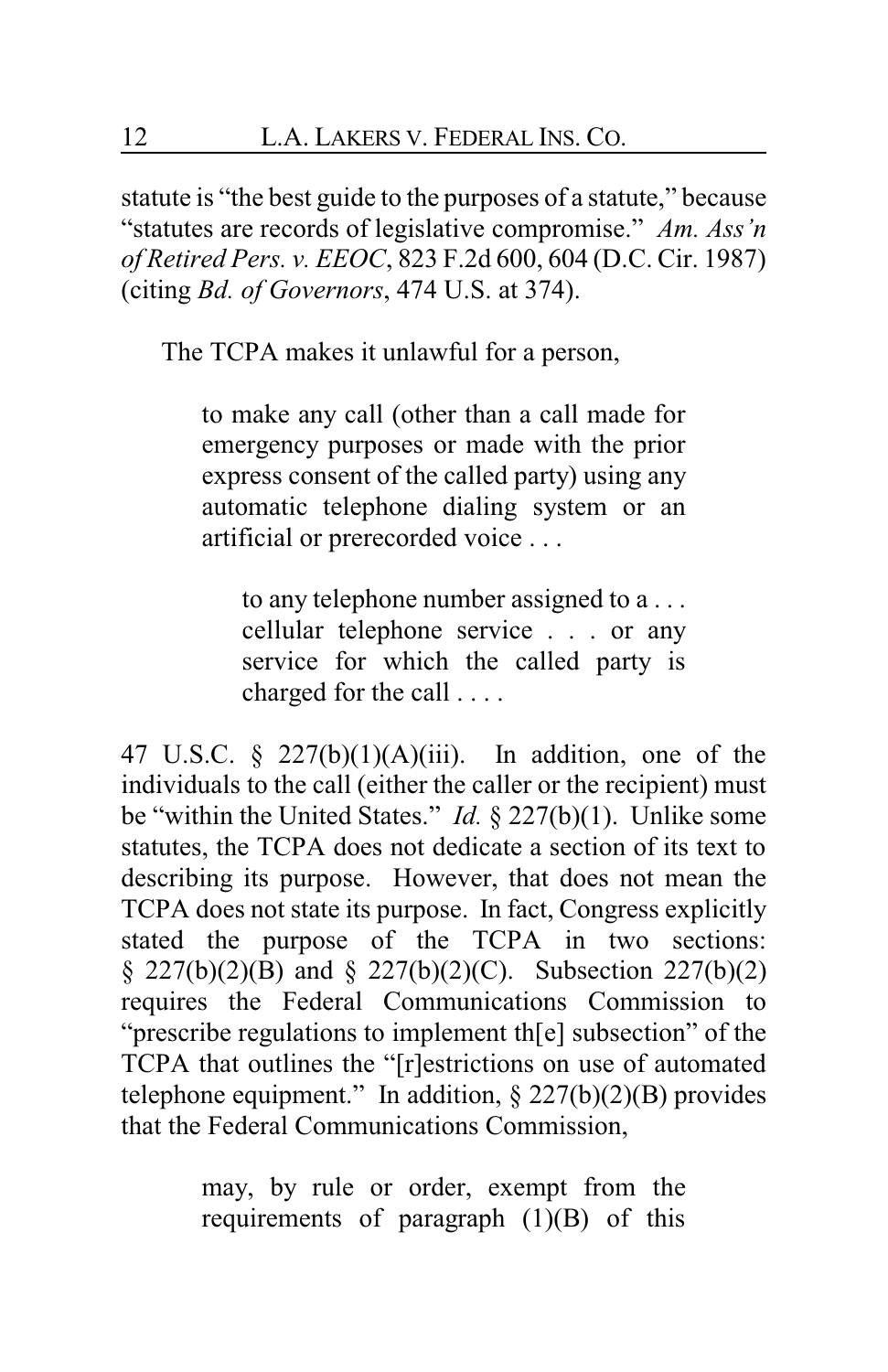subsection, subject to such conditions as the Commission may prescribe–

. . .

(ii) such classes or categories of calls made for commercial purposes as the Commission determines–

(I) *will not adversely affect the privacy rights that this section is intended to protect*; and

(II) do no include the transmission of any unsolicited advertisement.

(emphasis added). Further,  $\S$  227(b)(2)(C) provides that, "[i]n implementing the requirements of this subsection, the Commission–"

> may, by rule or order, exempt from the requirements of paragraph  $(1)(A)(iii)$  of this subsection calls to a telephone number assigned to a cellular telephone service that are not charged to the called party, subject to such conditions as the Commission may prescribe as necessary *in the interest of the privacy rights this section is intended to protect*.

(emphasis added). Thus, the TCPA twice explicitly states that it is intended to protect privacy rights. Equally as significant, the TCPA contains no other statement regarding its intended purpose. Thus, we must presume from this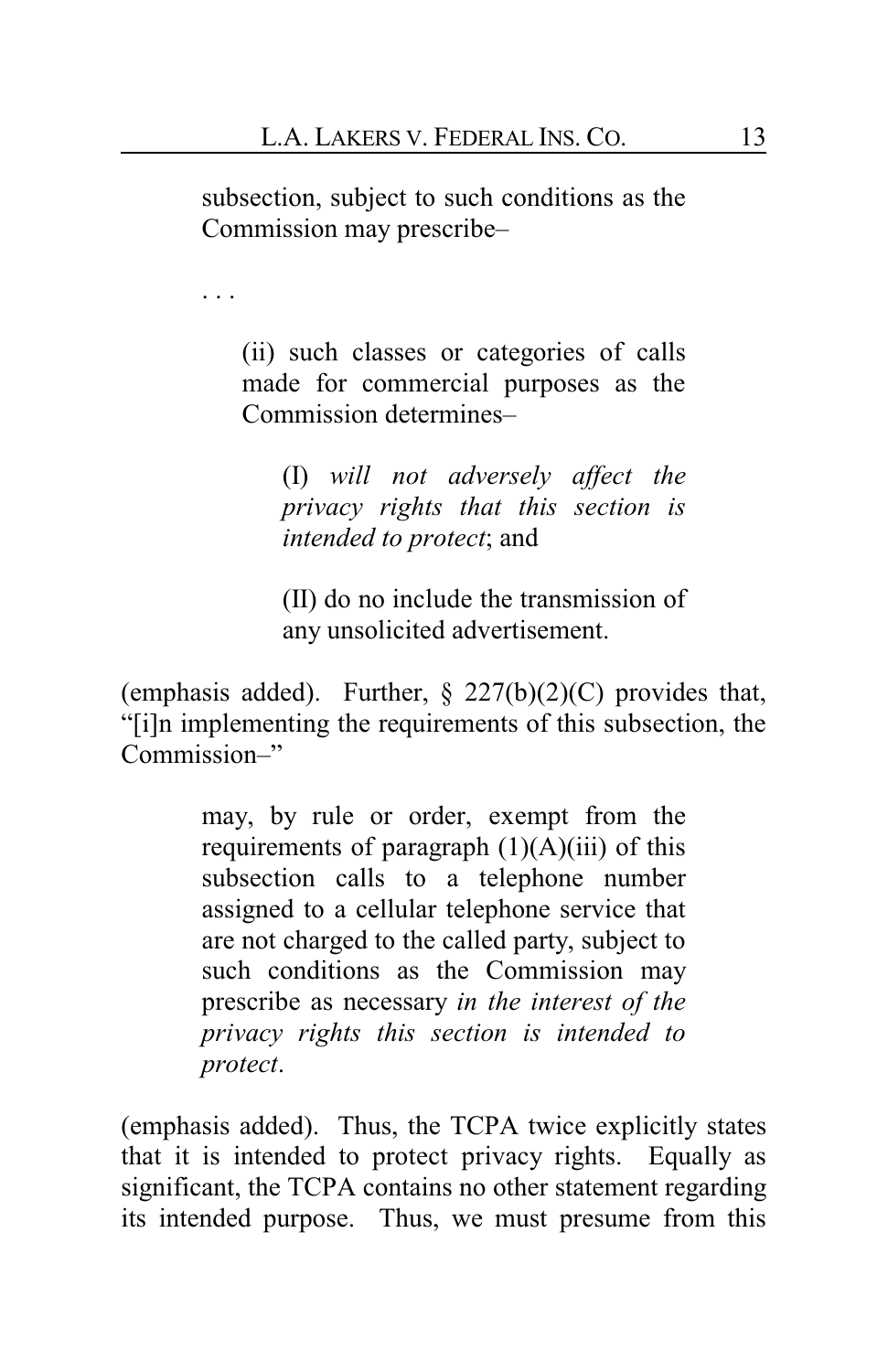unequivocal statement, and the lack of any other statements expressing an alternative intent, that the purpose of the TCPA is to protect privacy rights and privacy rights alone.**<sup>3</sup>** *See Silvers v. Sony Pictures Entm't, Inc.*, 402 F.3d 881, 885 (9th Cir. 2005) (explaining the doctrine of *expressio unius est exclusio alterius*).

We have before outlined the three elements of a TCPA claim: "(1) the defendant called a cellular telephone number; (2) using an automatic telephone dialing system; (3) without the recipient's prior express consent." *Meyer v. Portfolio Recovery Assocs., LLC*, 707 F.3d 1036, 1043 (9th Cir. 2012). Absent from this list is proof that the call invaded the recipient's privacy. This omission is no mistake. As demonstrated by the explicitly stated purpose of the TCPA, Congress concluded that the calls it prohibited in passing the TCPA were an implicit invasion of privacy. In practice, there may be other interests that the TCPA protects. But these alternative interests do not transform Congress's express intent to craft the TCPA to serve privacy interests. Accordingly, in pleading the elements of a TCPA claim, a plaintiff pleads an invasion of privacy claim.**<sup>4</sup>**

**<sup>4</sup>** One issue raised at oral argument was whether a holding that a TCPA claim is inherently an invasion of privacy claim would prevent corporations, which do not have the same privacy interests as individuals

**<sup>3</sup>** We have previously cited legislative history when considering the purpose of the TCPA. *See Satterfield v. Simon & Schuster, Inc.*, 569 F.3d 946, 954 (9th Cir. 2009). In *Satterfield* we also determined that the purpose of the TCPA was to protect privacy interests. *Id.* However, while this purpose is clear from the statute, some history was required in that case to assist us in determining the ambiguous question of whether "call," a term not defined in the TCPA, included text messages. *Id.* at 953–54. Thus, the issues in *Satterfield* are distinguishable from the question we face now.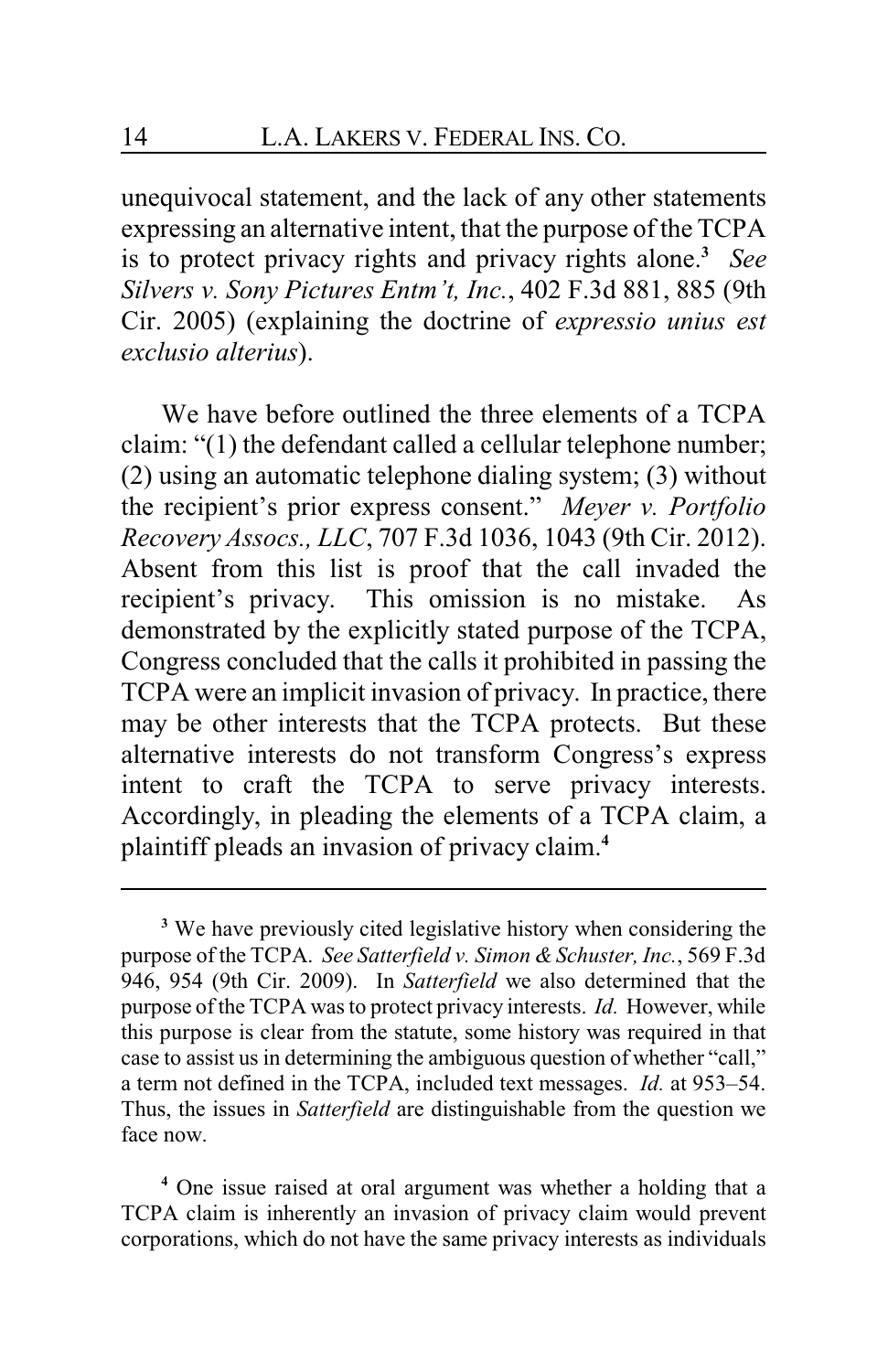Moreover, once a TCPA plaintiff has established these three elements, and has thus proven an invasion of privacy, the plaintiff may obtain either actual or statutory damages. 47 U.S.C. § 227(b)(3)(B). Such damages are available only because the plaintiff has suffered a cognizable, personal injury. **<sup>5</sup>** As the district court explained, the "fact that [a plaintiff] seeks only economic damages does not strip [TCPA] claims] of their privacy-based character." 2015 WL 2088865, at \*7. Instead, "[t]he economic injury stems from" and is a result of a defendant's invasion of a plaintiff's privacy. *Id.* The availability of statutory damages only eases the burden on plaintiffs of establishing the actual value of the harm they

in many states, from obtaining relief under the TCPA. The parties did not brief this issue, so we do not address it.

However, if we were to address this issue, it would not affect our decision here. Although the statute clearly indicates that Congress intended the TCPA to protect privacy interests, the statute does not clearly indicate that the TCPA was intended to protect corporations, and we have yet to answer that question. The statute's provision of a private right of action supplies the closest indication of an answer. The statute provides that "[a] person or entity may, if otherwise permitted by the laws or rules of court of a State, bring in an appropriate court of that State . . . an action based on a violation of this subsection or the regulations prescribed under this subsection." 47 U.S.C.  $\S 227(b)(3)(A)$ . The statute does not define "entity." But the statute does indicate that the states are to determine which "entities" can bring TCPA claims. Thus, the states determine whether a corporation can seek or obtain relief under the TCPA.

**<sup>5</sup>** Citing *Lujan v. Defenders of Wildlife*, 504 U.S. 555 (1992), the dissent asserts that the three statutory elements, which do not recite a harm, alone demonstrate a legally cognizable injury. Not only is Emanuel's standing to sue not before us, but "[i]t is settled that Congress cannot erase Article III's standing requirements by statutorily granting the right to sue to a plaintiff who would not otherwise have standing." *Raines v. Byrd*, 521 U.S. 811, 820 n.3 (1997).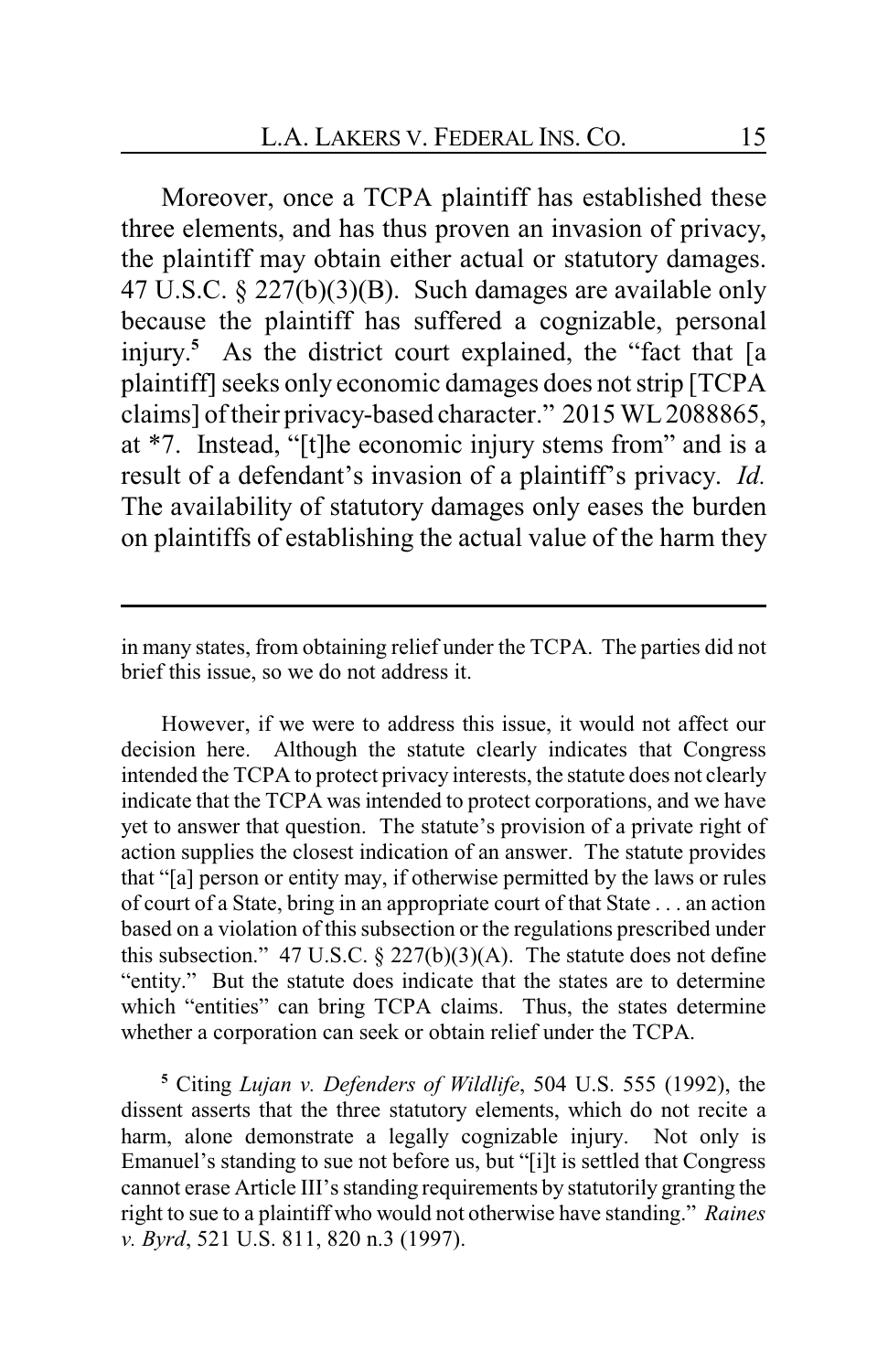suffered when a defendant invaded their privacy. Of course, if the invasion of privacy resulted in a loss greater than the fixed statutory award, actual damages are available.

### **III. The Emanuel Complaint**

Emanuel asserted two claims for relief: negligent violation of the TCPA and knowing/willful violation of the TCPA. Because, as explained above, a plaintiff asserts an invasion of privacy claim when he or she asserts a TCPA claim, Emanuel asserted two invasion of privacy claims and nothing else in his complaint.**<sup>6</sup>**

When Federal received a request from the Lakers to defend themagainst the Emanuel complaint, Federal correctly identified the two TCPA claims as claims for invasion of privacy. It is evident from the plain language of the insurance contract that the parties intended to exclude all invasion of privacy claims. We recognize that exclusionary clauses are to be construed against the insurer; but here we must

**<sup>6</sup>** Emanuel also plainly stated multiple times that the Lakers' alleged violation of the TCPA invaded his privacy. *See, e.g.*, First Amended Complaint for Damages and Injunctive Relief Pursuant to the Telephone Consumer Protection Act, 47 U.S.C. § 227, *et seq.*, *Emanuel v. L.A. Lakers, Inc.*, No. 2:12-cv-9936 GW (SHx) (C.D. Cal. Feb. 8, 2013), ECF No. 15, at ¶ 1 ("[T]he illegal actions of THE LOS ANGELES LAKERS, INC. . . . , in negligently contacting [Emanuel] on [his] cellular telephone, in violation of the Telephone Consumer Protection Act, . . . thereby invad[ed Emanuel's] privacy."); *id.*, at ¶ 2 ("The TCPA was designed to prevent calls and messages like the ones described within this complaint, and to protect the privacy of citizens like [Emanuel]."); *id.*, at ¶ 31 ("[The Lakers], either directly or through its agents, illegally contacted [Emanuel] and the Class members via their cellular telephones by using marketing and text messages, thereby . . . invading the privacy of [Emanuel] and the Class members.").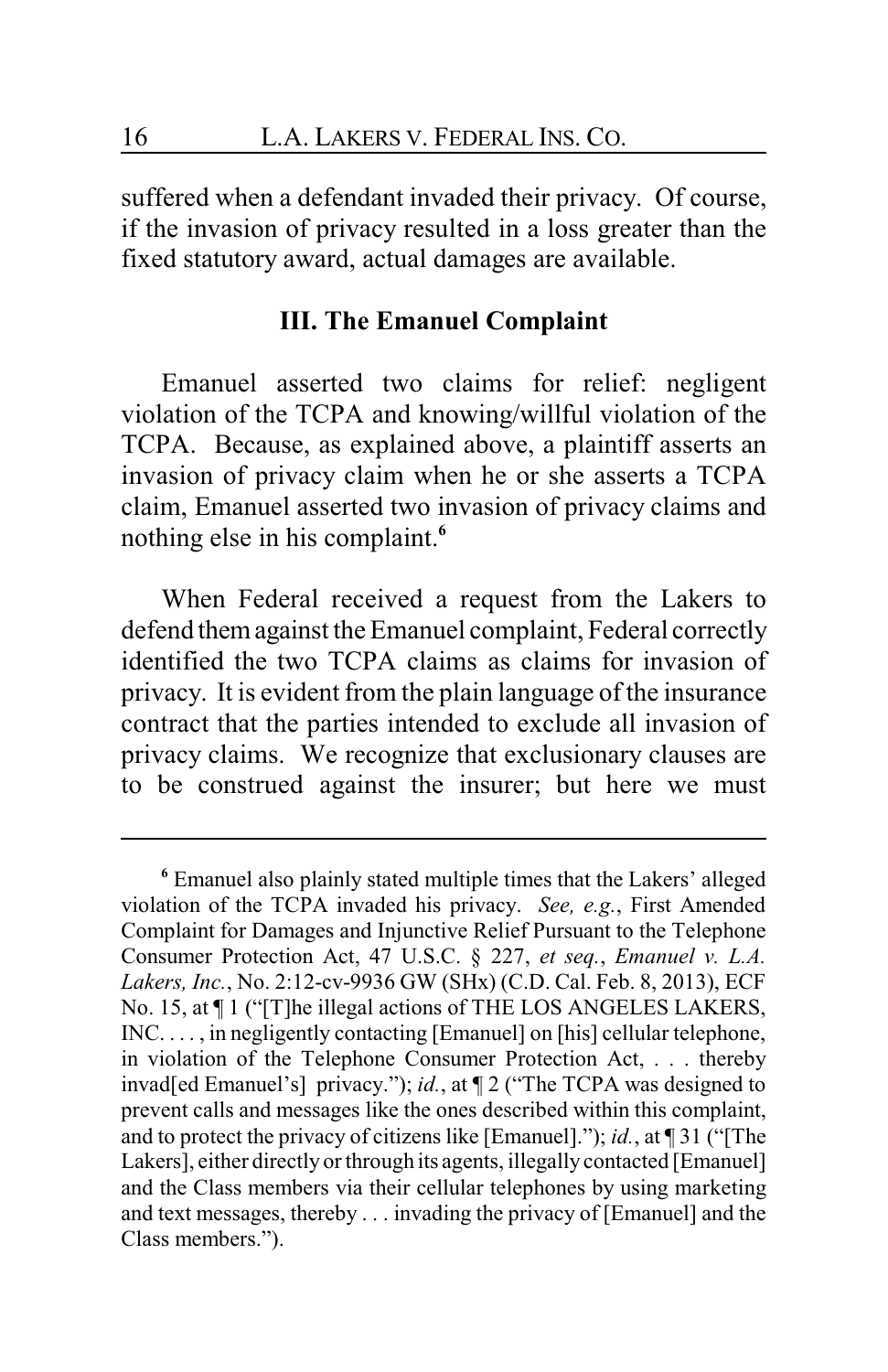reconcile this rule with our canon of giving effect to the intent of the parties in light of a clause that broadly excludes coverage for any claim originating from, incident to, or having any connection with, invasion of privacy. A TCPA claim falls within the category of intrusion on the "right to be let alone" recognized under California law as an invasion of privacy. Emanuel's claim is unquestionably, at the very least, connected to an alleged invasion of privacy. Therefore, Federal properly concluded that the claims asserted in the Emanuel complaint were excluded from coverage under the Policy. The dissent's narrow construction of the exclusionary clause conflicts with the clear intent of the contracting parties.

#### **IV. The Duty to Defend**

Finally, the Lakers assert that, even if the Policy did not require Federal to indemnify cost incurred from the Emanuel action, Federal still had a duty to defend the suit from the beginning. In California, an insurer's duty to defend is broad. "An insurer must defend its insured against claims that create a *potential* for indemnity under the policy." *Scottsdale Ins. v. MV Transp.*, 115 P.3d 460, 466 (Cal. 2005). An insurer first must compare the allegation in the complaint with the terms of the policy to determine whether it must defend an action. *Id.* However, the duty does not stop there. The insurer might also have a duty to defend an action "where extrinsic facts known to the insurer suggest that the claim may be covered." *Id.* In addition, the insurer has a "duty to defend where, under the facts alleged, reasonably inferable, or otherwise known, the complaint could fairly be amended to state a covered liability." *Id.*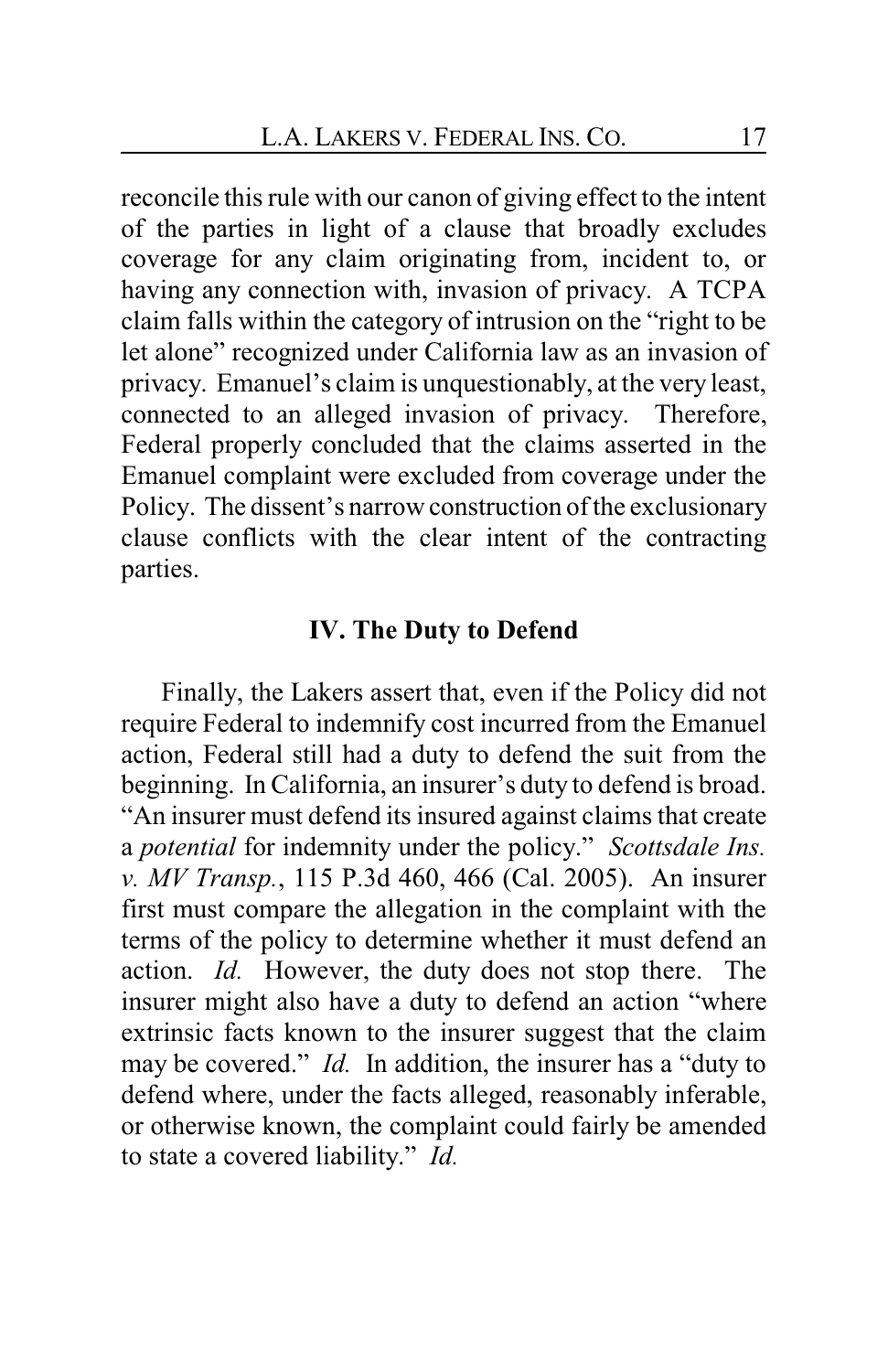While this duty is broad, it is not limitless, and California courts have warned against "misconstru[ing] the principle of 'potential liability' under an insurance policy." *Gunderson v. Fire Ins. Exch.*, 44 Cal. Rptr. 2d 272, 277 (Cal. Ct. App. 1995). More specifically, "[a]n insured may not trigger the duty to defend by speculating about extraneous 'facts' regarding potential liability or ways in which the third party claimant might amend its complaint at some future date." *Id.*  Thus, an insured may not "manufacture coverage" by guessing what other unknown facts or unsupported claims a claimant could possibly assert. *Id.* at 277–78.

The Lakers assert that the Policy potentially entitled them to indemnity, because Emanuel asserted that he suffered multiple harms, not just an invasion of privacy. In addition, the Lakers argue that, because Emanuel only sought "recovery of economic injury" and explicitly swore off "any recovery for personal injury" in his complaint, he did not actually seek relief for invasion of his privacy, which is generally a form of "personal injury."

These statements from Emanuel's complaint regarding economic injury and personal injury cannot overcome the reality that Emanuel asserted two claims for relief, both under the TCPA. As explained above, a TCPA claim is an invasion of privacy claim, regardless of the type of relief sought. Moreover, we will not allow Emanuel to redefine the TCPA by disclaiming any recovery for personal injury. Therefore, Federal would only have had a duty to defend if the facts alleged or known could support a claim other than a TCPA claim. The facts Emanuel asserted are straightforward. He received an unwanted text message from the Lakers and he thought it was sent using an automatic telephone dialing system. The Lakers have not identified what other claim this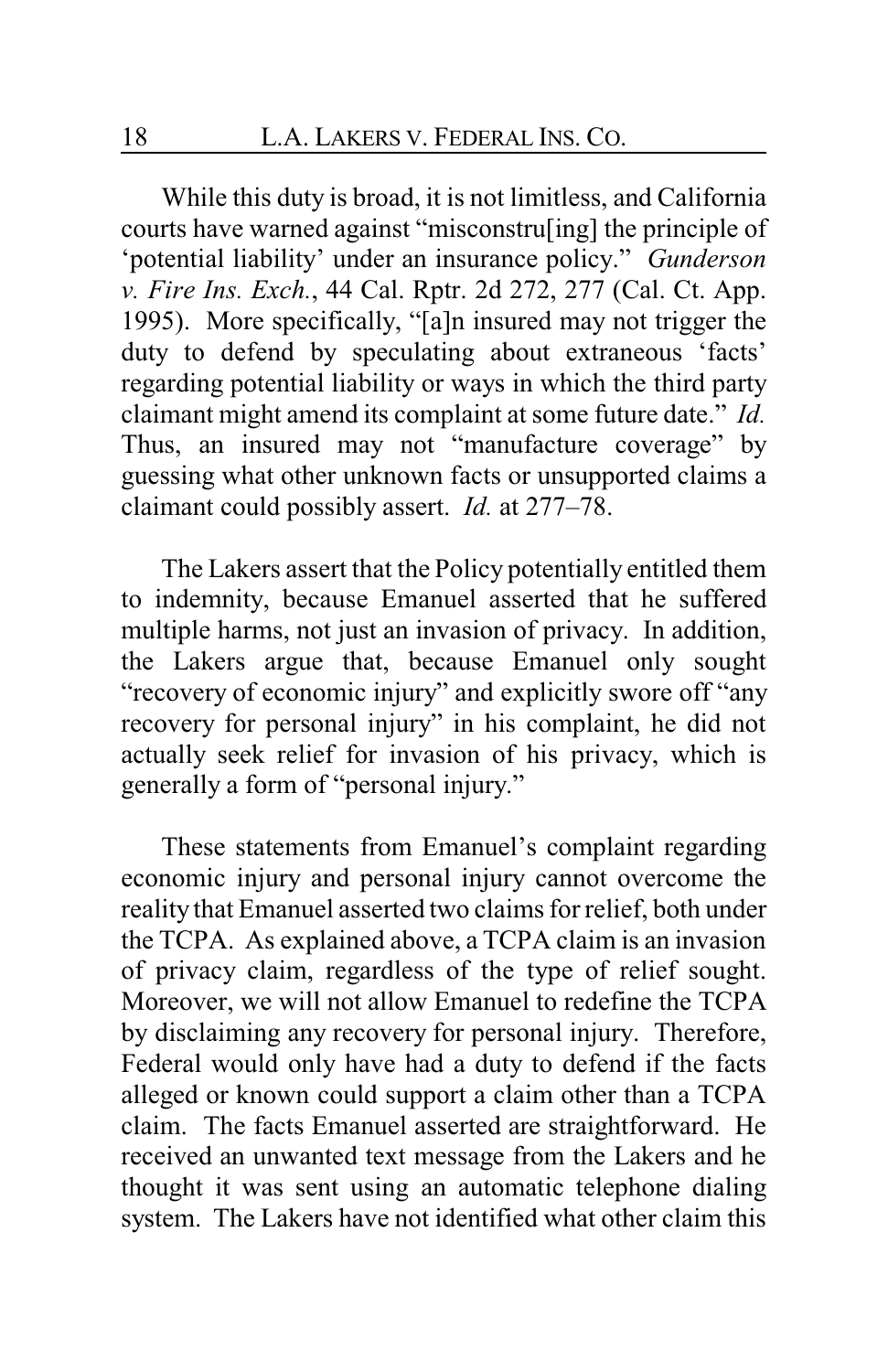set of facts could support. The Lakers have also failed to identify any other relevant facts that were known at the time the Emanuel complaint was filed.

Finally, in the motion to dismiss the Emanuel complaint, the Lakers argued that the text message at issue was not the type of "privacy violation or . . . abusive telemarketing practice that Congress aimed to curb by enacting the TCPA," and that the "[p]olicy at the heart of the TCPA therefore . . . warrants dismissal of [Emanuel's] TCPA claims with prejudice." Defendant's Memorandum in Support of Its Motion to Dismiss Plaintiff's First Amended Complaint or in the Alternative, Motion for Summary Judgment at 10, 13, *Emanuel v. L.A. Lakers, Inc.*, No. 2:12-cv-9936-GW-SH (C.D. Cal. Feb. 25, 2013), ECF No. 17-1. Thus, even the Lakers acknowledged that "[b]y enacting the TCPA, Congress intended to 'protect the *privacy interests* of . . . telephone subscribers by placing restrictions on *unsolicited, automated* telephone calls . . . .'" *Id.* at 3 (emphasis added in brief) (quoting *Satterfield*, 569 F.3d at 954). The Lakers also acknowledged that "[c]ourts have consistentlyheld the TCPA protects a species of privacy interest in the sense of seclusion." Defendant's Reply in Support of Its Motion to Dismiss Plaintiff's First Amended Complaint or in the Alternative, motion for Summary Judgment, No. 2:12-cv-9936-GW-SH (C.D. Cal. Apr. 4, 2013) ECF No. 19 (quoting *Park Univ. Enters., Inc. v. Am. Cas. Co. of Reading, PA*, 442 F.3d 1239, 1249 (10th Cir. 2006)). Our decision should not now allow the Lakers to "manufacture coverage" by changing their argument to suggest that the Emanuel complaint could have been amended to divorce itself completely from the "policy at the heart of the TCPA": protecting individuals from abusive privacy invasions.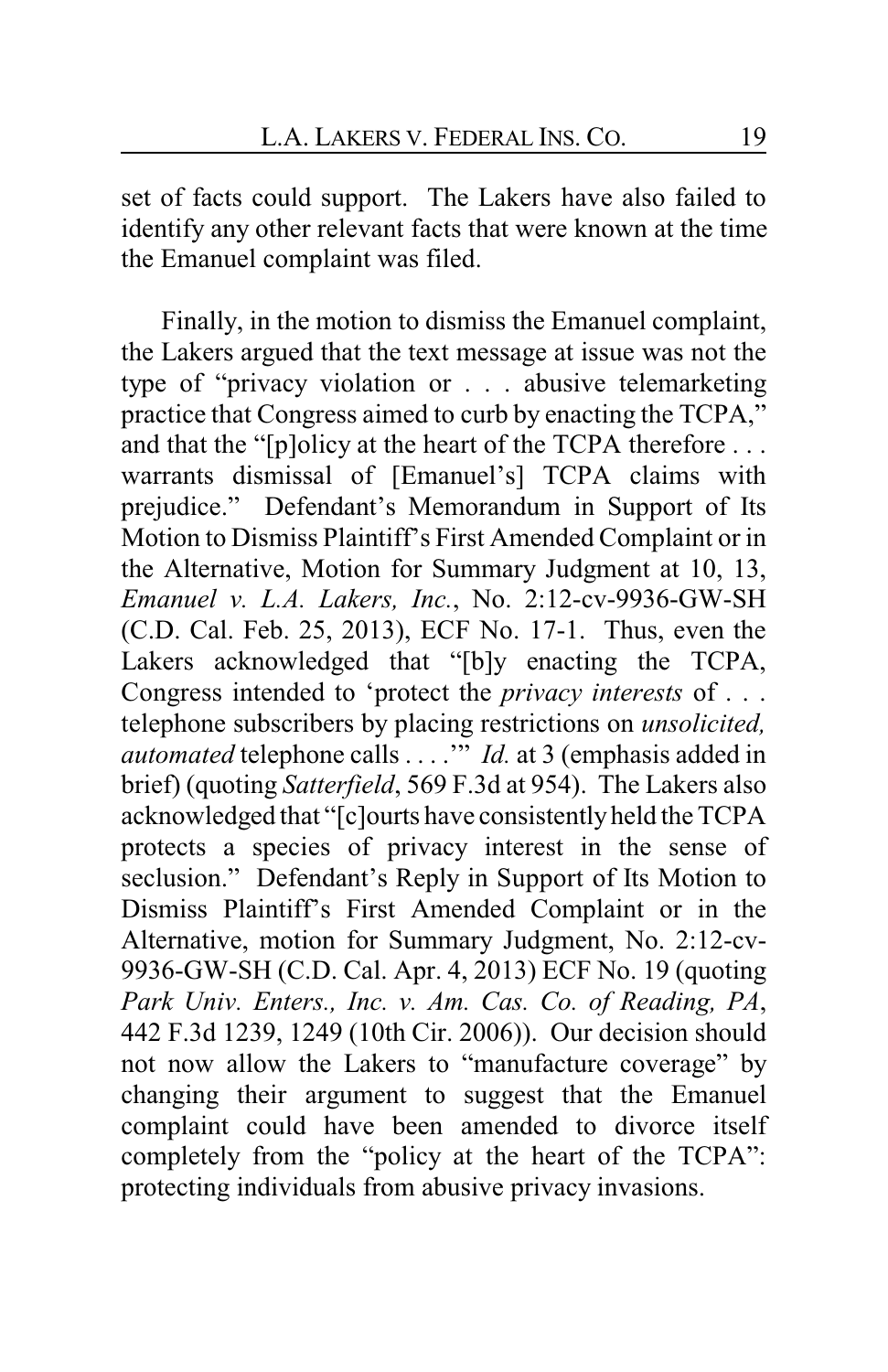For all of these reasons, we must conclude that there was no potential that Emanuel could amend his complaint to assert a claim for relief that would be supported by any of the facts alleged or otherwise known. Federal, therefore, did not have a duty to defend the Lakers against the Emanuel complaint.

### **CONCLUSION**

Because a TCPA claim is inherently an invasion of privacy claim, Federal correctly concluded that Emanuel's TCPA claims fell under the Policy's broad exclusionary clause. Accordingly, Federal did not breach the Policy, or the implied covenant of good faith and fair dealing, under any cognizable legal theory, when it declined to defend against or cover the Emanuel complaint. As there was no cognizable legal theory under which the Lakers could establish that Federal breached the Policy, and there were no known facts to support any other claim for relief, the district court properly dismissed the Lakers' complaint.

#### **AFFIRMED.**

MURPHY, III, District Judge, concurring:

I concur with the Court's order affirming the decision below. I write separately because the Court can-and should-decide the question of whether Emanuel's claim arose from an invasion of privacy on narrower grounds. Emanuel alleged several times in his complaint that the message he received was an invasion of his privacy. Those allegations are sufficient to determine that Emanuel's claim arose from an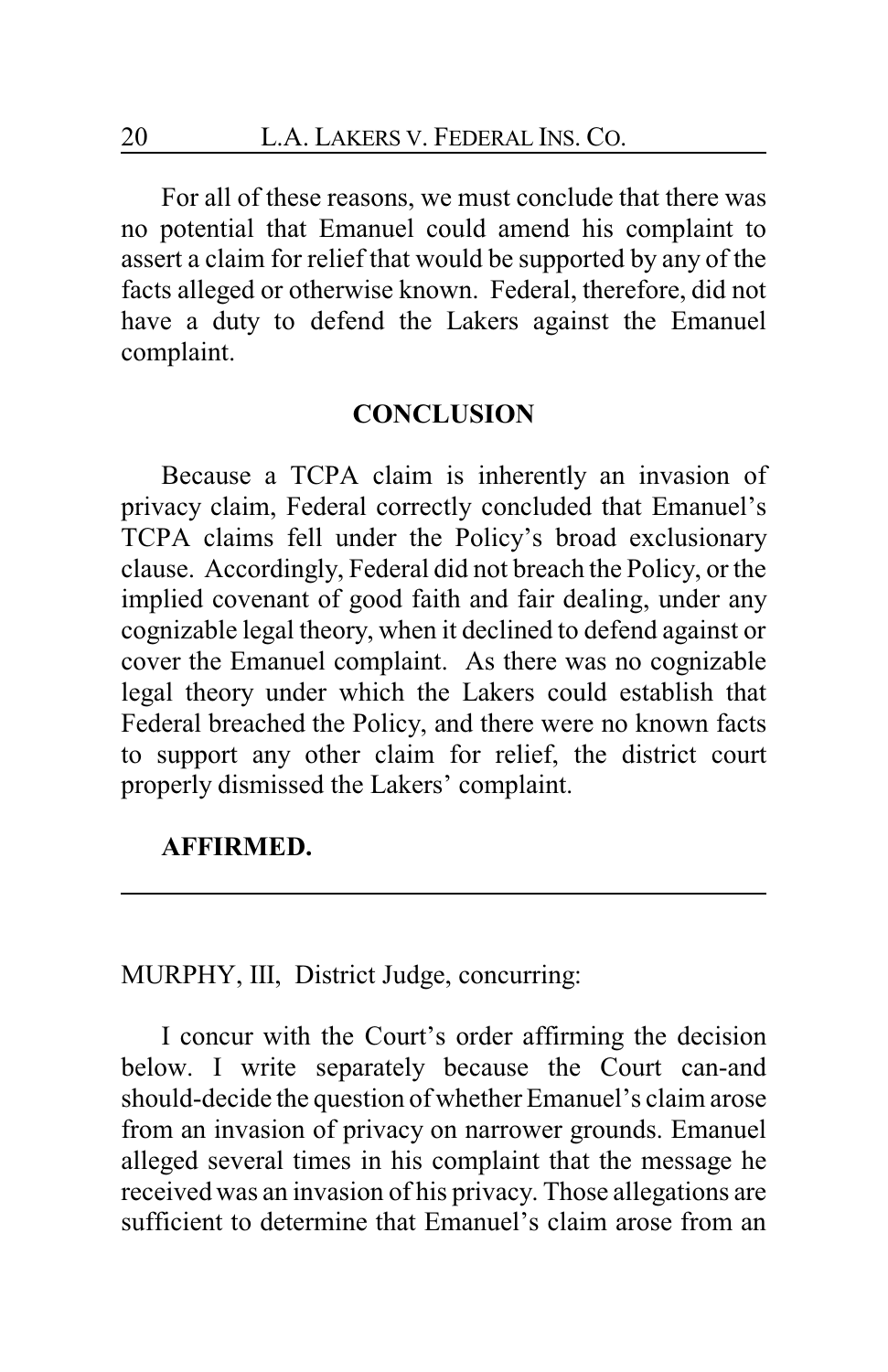invasion of privacy. The Court need not hold more broadly that a TCPA claim is inherently an invasion of privacy claim.

### TALLMAN, Circuit Judge, dissenting:

I thought we were interpreting a statute based on the elements of the cause of action it creates. But Judge Smith, writing for a divided court, insists that we must determine whether Congress enacted the Telephone Consumer Protection Act (the "TCPA") only to prevent invasions of privacy, or whether it also meant to address other concerns. Maj. Op. at 10. I respectfully disagree. When Congress defines a cause of action based on specific and unambiguous statutory elements, what matters is what the statute says—not what motivated enactment of the statute.

Because nothing within the words Congress chose suggests that a TCPA plaintiff must prove invasion of privacy, a TCPA claim is not automatically a privacy claim. And because Emanuel expressly disavowed his privacy claims and instead sought recovery under the TCPA, his claims were not common law privacy claims. They were statutory TCPA claims.

I conclude that Emanuel's claims did not fall under the privacy exclusion of the insurance policy, that Federal Insurance Co. ("Federal") had a duty to defend the Los Angeles Lakers, Inc. (the "Lakers"), and that the district court erred when it dismissed the Lakers' claims.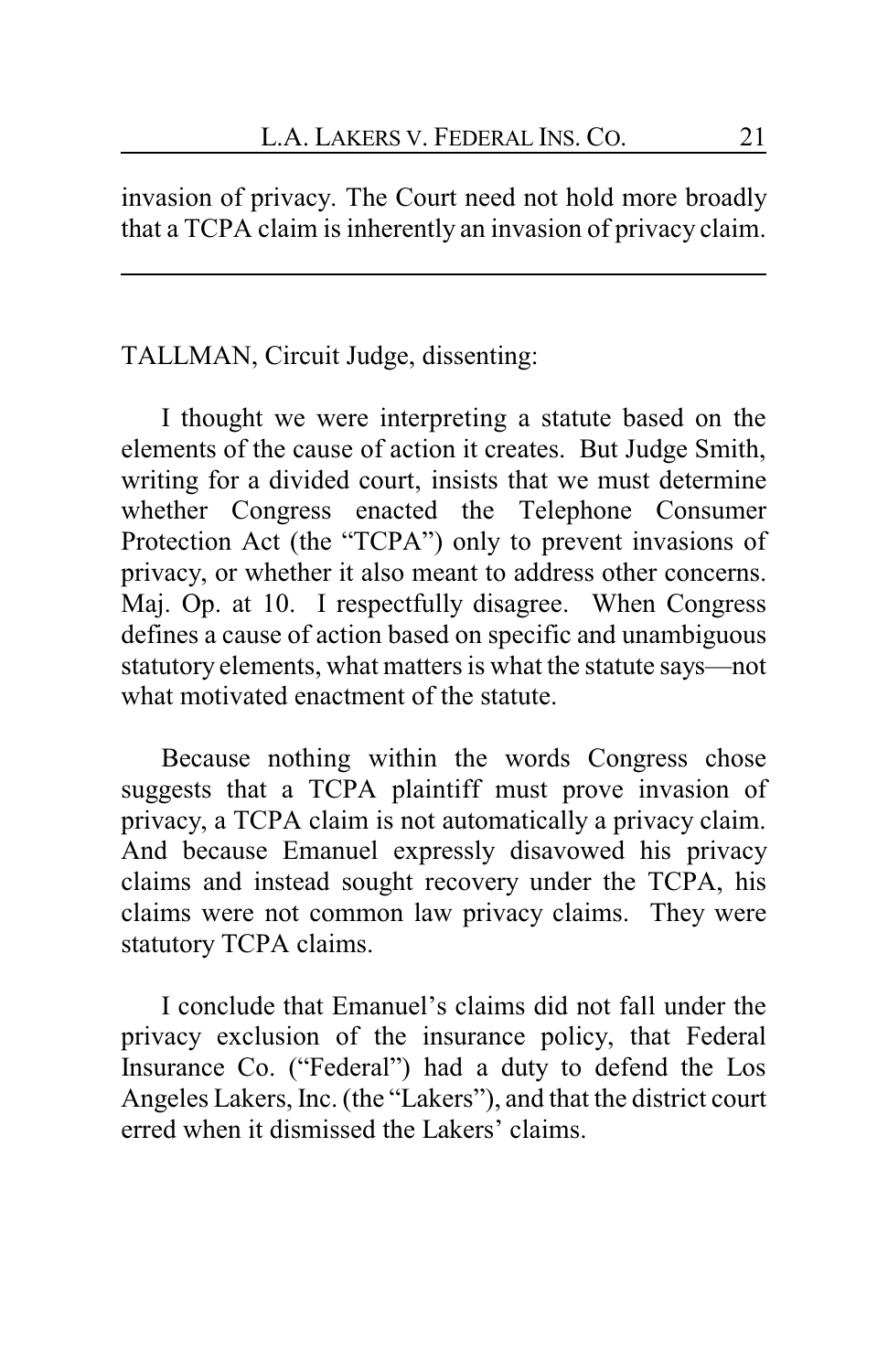#### I

Judge Smith asserts that Congress enacted the TCPA "to protect privacy rights and privacy rights alone," and concludes that a TCPA claim is thus automatically a privacy claim. Maj. Op. at 13–14. In doing so, he refuses to define a TCPA claim by its unambiguous statutory elements, and instead redefines and limits a TCPA claim based on the Act's underlying purpose. This is error.

#### A

As explained repeatedly by the Supreme Court, "it is ultimately the provisions of our laws rather than the principal concerns of our legislators by which we are governed." *Cooper Indus. v. Aviall Servs.*, 543 U.S. 157, 167–68 (2004) (alteration omitted) (quoting *Oncale v. Sundowner Offshore Servs.*, 523 U.S. 75, 79 (1998)). When a statute is unambiguous, it is "unnecessary for [us] to look to [its] purpose to aid interpretation." *McDonald v. Sun Oil Co.*, 548 F.3d 774, 781 n.5 (9th Cir. 2008) (citing *Cooper Indus.*, 543 U.S. at 157), *abrogated on other grounds by CTS Corp. v. Waldburger*, 134 S. Ct. 2175 (2014). For this reason, we need not examine the underlying purpose of the TCPA unless we first make a threshold determination that the statute is ambiguous. *See BedRoc Ltd. v. United States*, 541 U.S. 176, 183 (2004) ("[O]ur inquiry begins with the statutory text, and ends there as well if the text is unambiguous.").

This case involves two provisions of the TCPA. First, 47 U.S.C. § 227(b)(1), in relevant part, makes it unlawful:

> [F]or any person within the United States . . . to make any call . . . using any automatic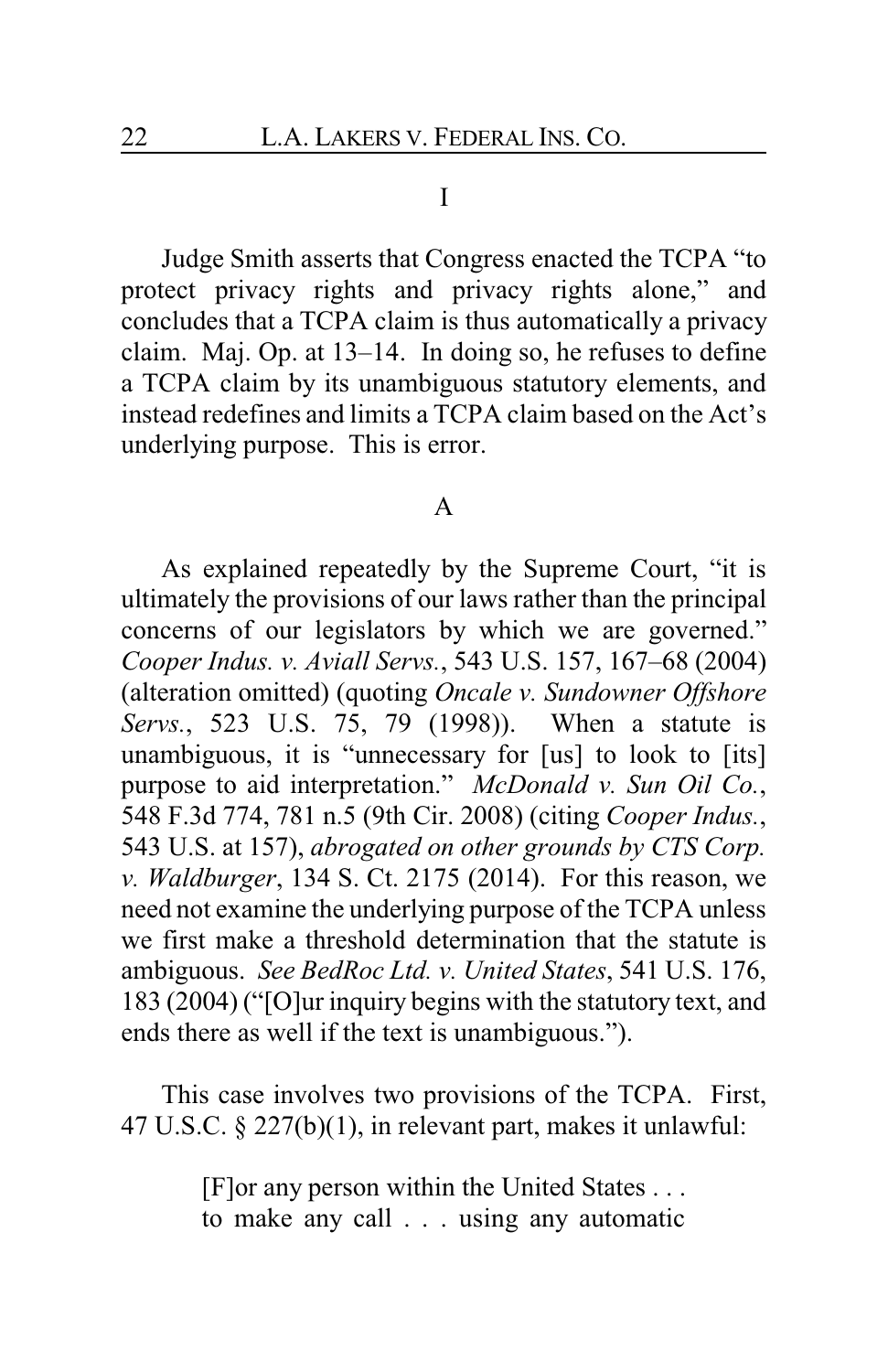telephone dialing system [an "ATDS"] or an artificial or prerecorded voice . . . to any telephone number assigned to a . . . cellular telephone service . . . for which the called party is charged for the call.

Second,  $\S 227(b)(3)$  creates a statutory right to recover for the violation, allowing:

> A person or entity . . . [to] bring . . . an action based on a violation of [the TCPA] or the regulations prescribed under this subsection to . . . recover for actual monetary loss from such a violation, or to receive \$500 in damages for each such violation, whichever is greater.

There is no ambiguity here. These provisions create a cause of action and define the damages recoverable from a statutory violation when a plaintiff can prove: "(1) the defendant called a cellular telephone number; (2) using an [ATDS]; (3) without the recipient's prior express consent." *Meyer v. Portfolio Recovery Assocs., LLC*, 707 F.3d 1036, 1043 (9th Cir. 2012) (citing 47 U.S.C. § 227(b)(1)). Our interpretation of the TCPA should therefore "begin[] with the statutory text, and end[] there as well." *BedRoc*, 541 U.S. at 183. There is no need to determine whether Congress only enacted the TCPA to prevent invasions of privacy, or whether it also enacted the TCPA to address other concerns.**<sup>1</sup>**

**<sup>1</sup>** We have examined the underlying purpose of the TCPA on other occasions, but only after *first* identifying a textual ambiguity. For example, in *Satterfield v. Simon & Schuster, Inc.*, 569 F.3d 946 (9th Cir. 2009), we considered whether the Federal Communications Commission (the "FCC") reasonably interpreted "call" as encompassing "both voice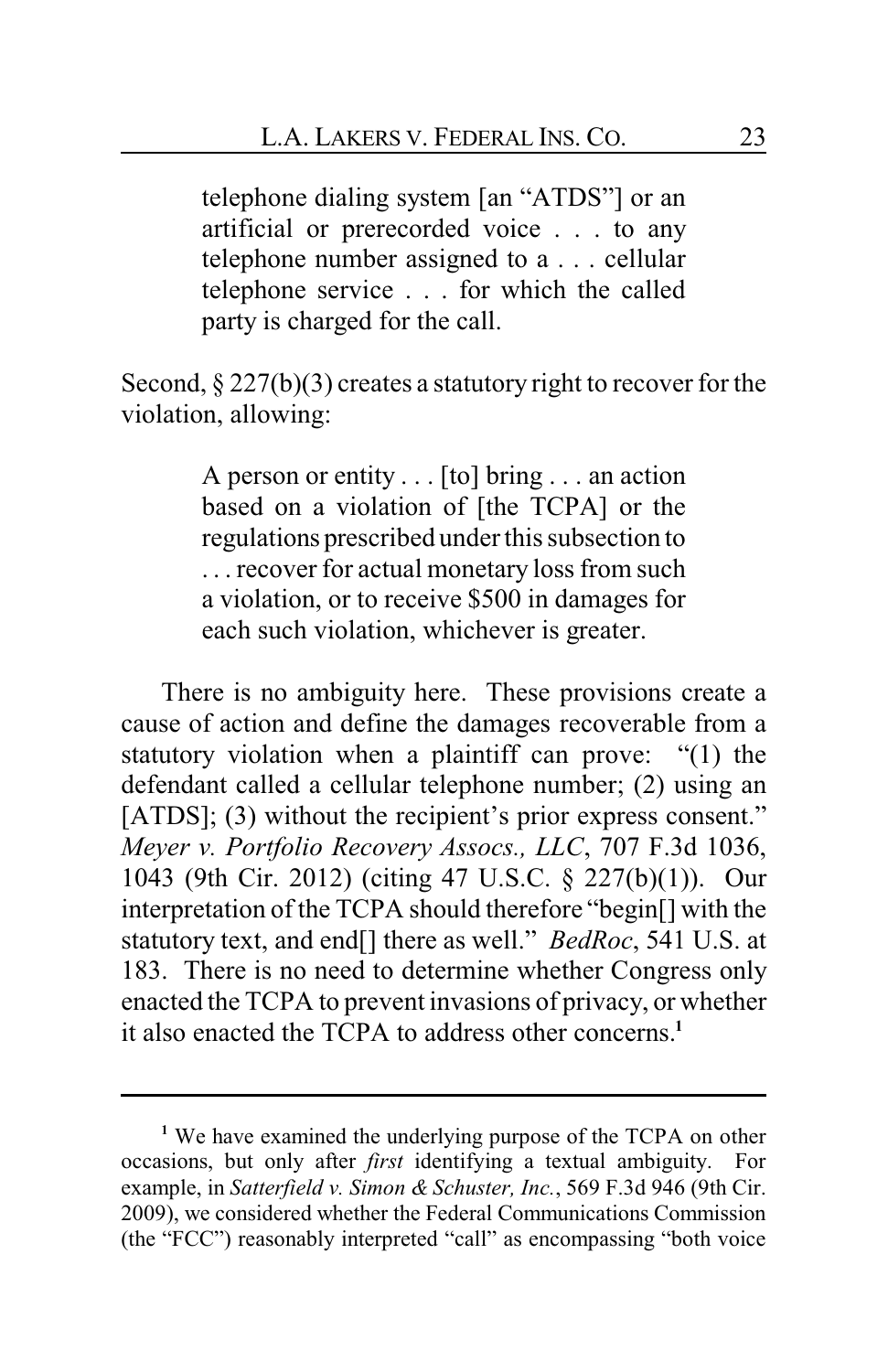And yet, without first finding ambiguity, Judge Smith proceeds to examine the underlying purpose of the TCPA. He asserts that Congress only enacted the TCPA to prevent invasions of privacy, and relies on this asserted purpose to conclude that a plaintiff automatically "pleads an invasion of privacy claim" by "pleading the elements of a TCPA claim." Maj. Op. at 14. In so reasoning, he redefines a TCPA claim. But that can't be right. A TCPA claim is already defined by its unambiguous statutory elements—and none of those elements say anything about "privacy."**<sup>2</sup>**

Even if it were true that Congress only enacted the TCPA to prevent invasions of privacy, *see infra* Part I.B, "statutory prohibitions often go beyond the principal evil" that they were enacted to remedy. *Oncale*, 523 U.S. at 79. For example, although the Racketeer Influenced and Corrupt Organizations Act ("RICO") was enacted "to seek the eradication of organized crime in the United States," *Sedima,*

calls and text messages." *Id.* at 949. Only after making the threshold determination that the TCPA was ambiguous because it did not define "call," *id.* at 952, did we examine the underlying purpose of the TCPA, *id.* at 954.

**<sup>2</sup>** The TCPA does use the word "privacy" in other provisions, but only in the context of *further* rulemaking by the FCC. *See* 47 U.S.C. § 227(b)(2), (c)(1)–(2), (c)(3)(K); *see also Mims v. Arrow Fin. Servs.,*  $LLC$ , 565 U.S. 368, 373–74 (2012) (explaining that the TCPA "principally outlaws four practices" but "also directs the FCC to prescribe regulations to protect the privacy of residential telephone subscribers"). If anything, the fact that Congress limited further rulemaking to practices invasive of privacy, but chose not to include that limitation in the statutory cause of action, proves that a TCPA claim is not inherently a privacy claim. *Hardt v. Reliance Standard Life Ins.*, 560 U.S. 242, 252 (2010) ("The contrast between these two [provisions] makes clear that Congress knows how to impose express [privacy] limits . . . .").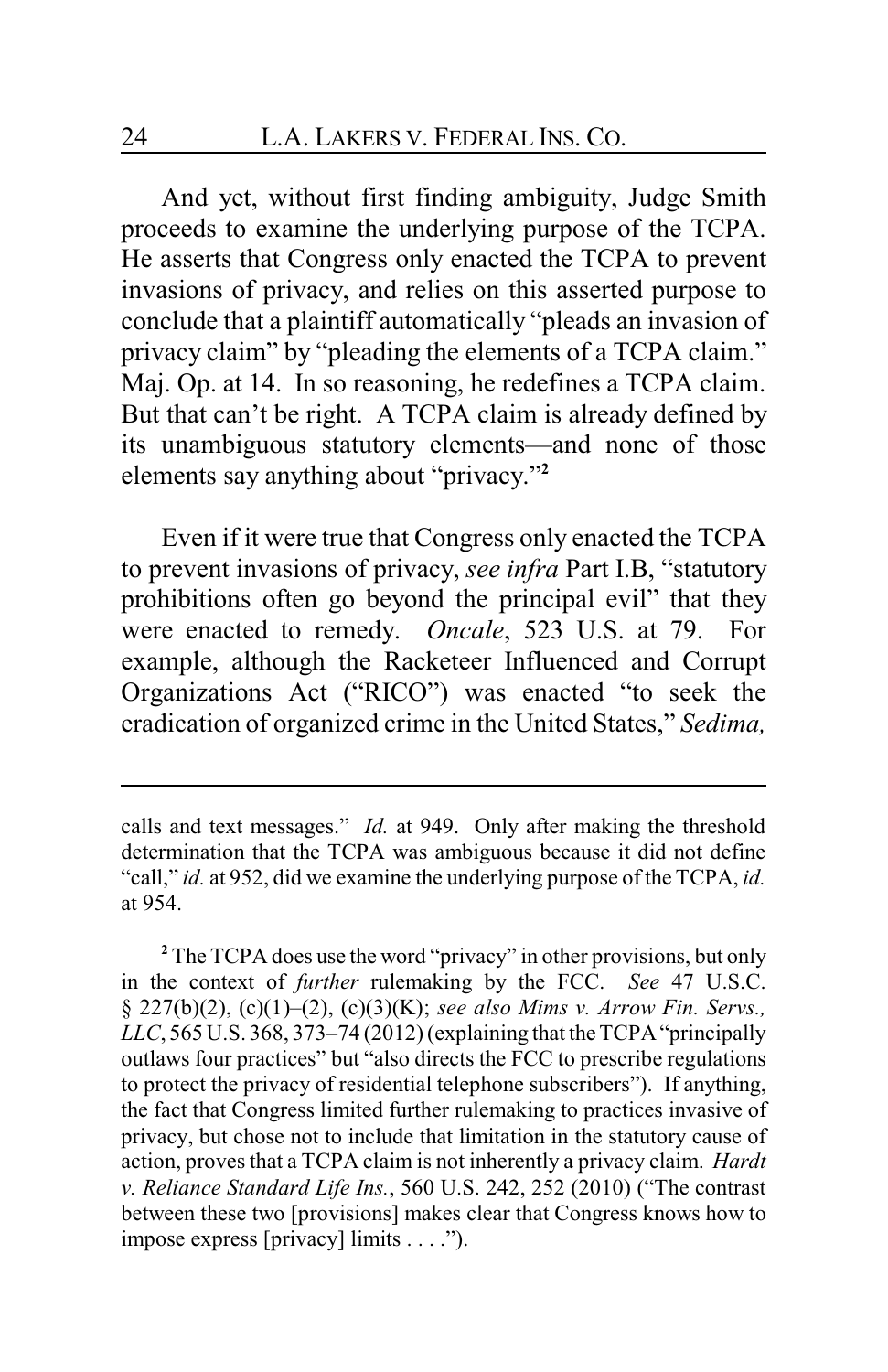*S.P.R.L. v. Imrex Co.*, 473 U.S. 479, 524 (1985) (Powell, J., dissenting) (citation omitted), a RICO claim is not limited by this underlying purpose. Instead, a RICO claim is defined by its statutory elements. So long as a RICO plaintiff can prove "(1) conduct (2) of an enterprise (3) through a pattern (4) of racketeering activity," *id.* at 496, he does not need to prove that the defendant was involved in organized crime, *see id.* at 525 (Powell, J., dissenting) (noting that a RICO claim may involve only "garden-variety fraud and breach of contract"). In the same way, so long as a TCPA plaintiff can prove (1) a call (2) using an ATDS (3) without prior express consent, *Meyer*, 707 F.3d at 1043, he does not need to prove that the defendant invaded his privacy.

In sum, Judge Smith errs by redefining a TCPA claim as a privacy claim and then invoking the contractual exclusion to deny insurance coverage. We should instead faithfully adhere to the words of the Act, which defines a TCPA claim by unambiguous statutory elements saying nothing about privacy.

B

Moreover, although there is no need to examine the underlying purpose of the TCPA, it is simply not true that Congress only enacted the TCPA to prevent invasions of privacy. The TCPA specifically addresses public safety concerns, provides redress for economic injury, and protects businesses from ATDS calls.

First, regarding public safety,  $\S$  227(b)(1)(A)(i) specifically prohibits the use of an ATDS to call an emergency telephone line. Congress did not include this provision to protect law enforcement personnel and health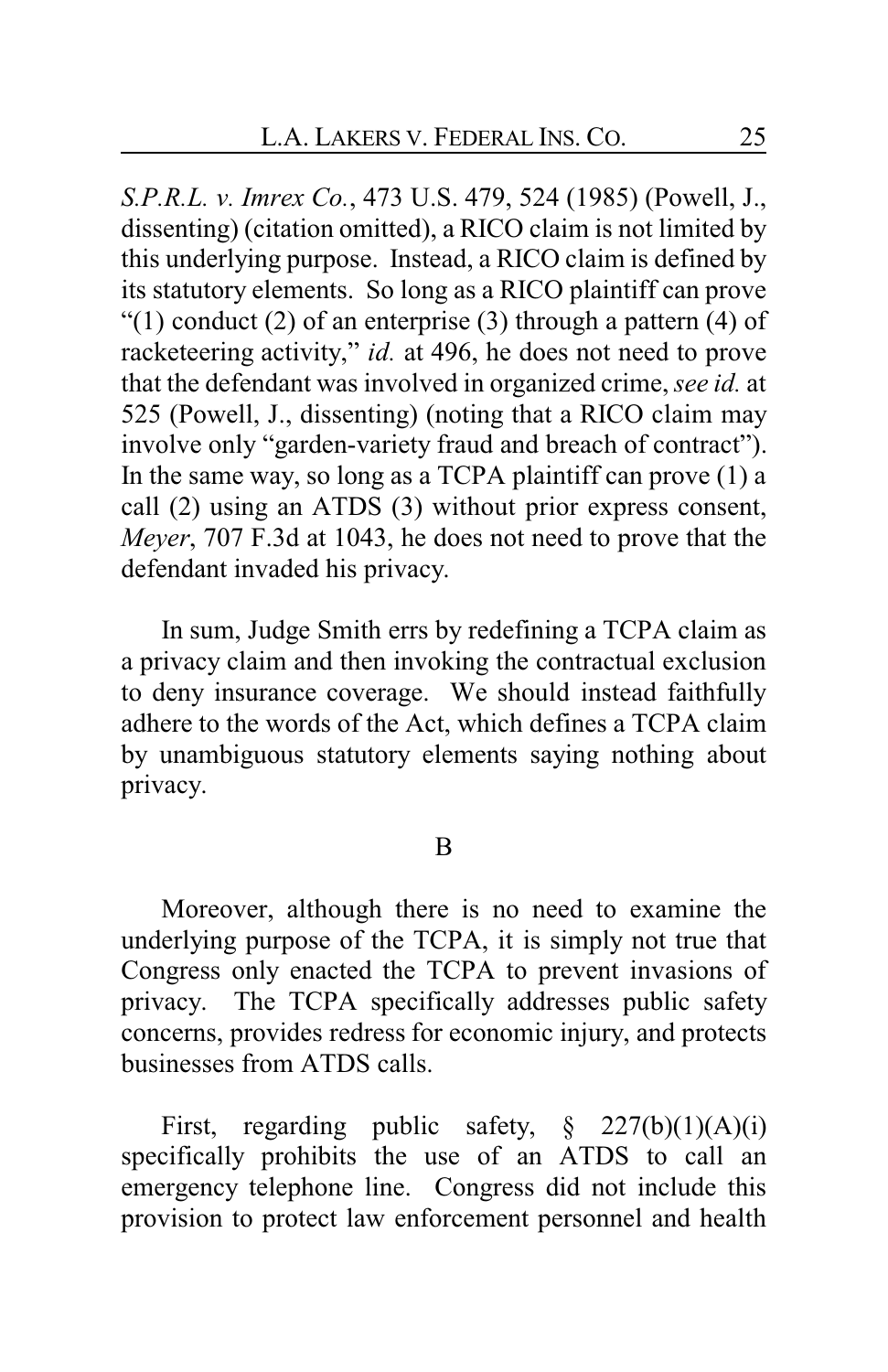care providers from invasions of privacy. Instead, Congress included this provision to protect the public, recognizing that the use of an ATDS poses "a risk to public safety" if "an emergency or medical assistance telephone line is seized*.*" H.R. Rep. No. 102-317, at 2 (1991). Imagine calling 911 for help and getting a busy signal.

Second, the TCPA provides redress for economic injury. Section 227(b)(3) allows a plaintiff to recover "actual monetary loss" when that loss is higher than the fixed statutory award of \$500 per negligent violation and \$1,500 per intentional violation. If Congress only enacted the TCPA to protect against invasions of privacy, the fixed statutory award would be sufficient. *See Universal Underwriters Ins. v. Lou Fusz Auto. Network, Inc.*, 401 F.3d 876, 881 (8th Cir. 2005) (explaining that the statutory award accounts for "hardto-quantify" damages). But because the TCPA specifically allows recovery for "actual monetary loss," it is clear that Congress was also concerned about the economic injury caused by ATDS calls. *See Soppet v. Enhanced Recovery Co*., 679 F.3d 637, 638 (7th Cir. 2012) (recognizing that "an automated call to a cell phone adds expense to annoyance"); *see also In re Rules & Regulations Implementing the Tel. Consumer Prot. Act of 1991*, Report and Order, 18 FCC Rcd. 14014, 14115 (July 3, 2003) (noting that ATDS calls "can be costly").

Judge Smith asserts that "actual monetary loss" is only available because the plaintiff suffered an invasion of privacy. Maj. Op. at 15–16. Not so. The TCPA creates a legal right and elevates a "previously inadequate" injury—the receipt of an ATDS call without prior express consent—to a "legally cognizable injur[y]." *Lujan v. Defs. of Wildlife*, 504 U.S. 555, 578 (1992). Significantly, a plaintiff may be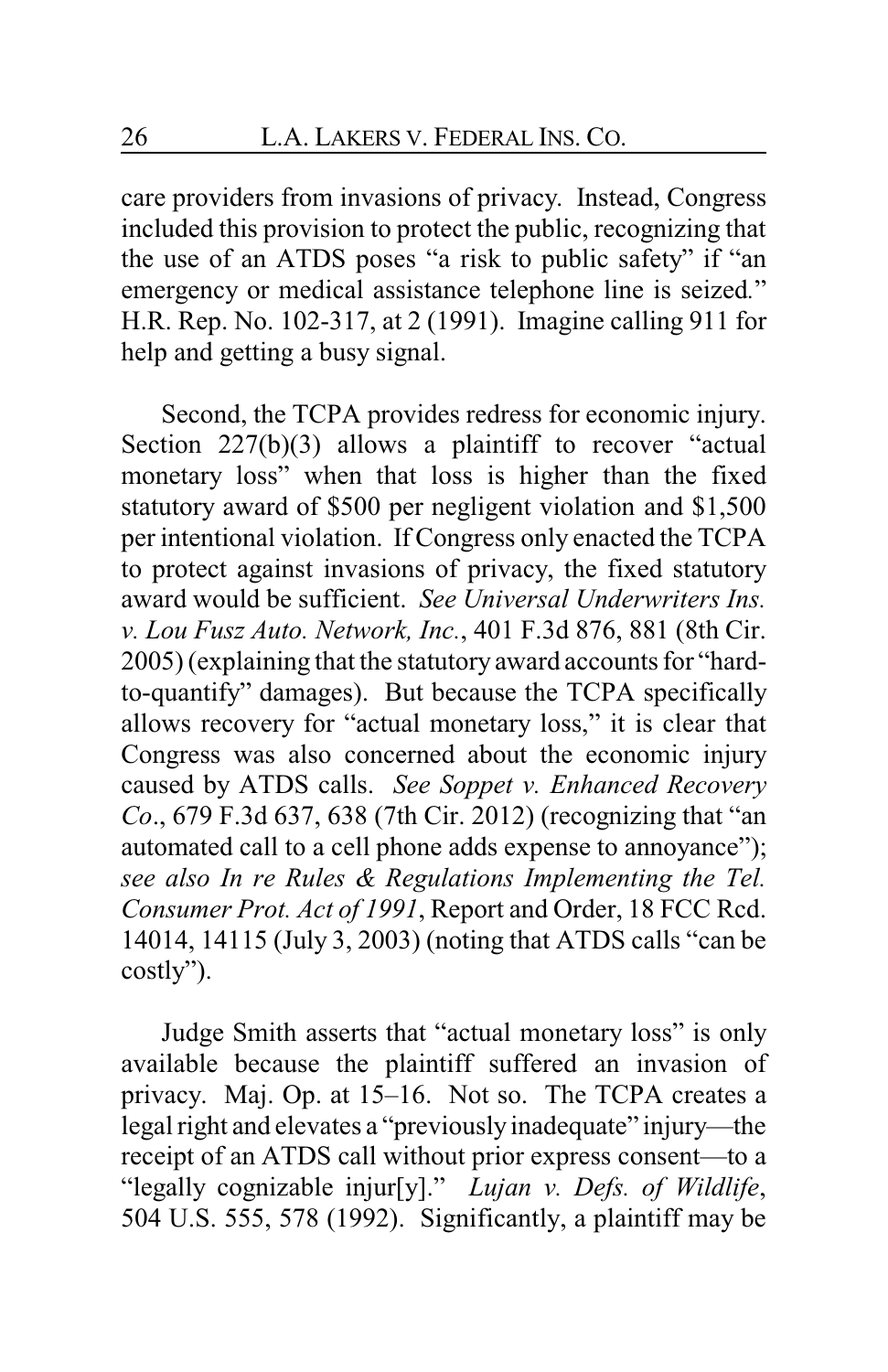able to prove violation of the TCPA—that he received an ATDS call without prior express consent—even if he is unable to prove invasion of privacy by showing that he had "a reasonable expectation of privacy" and the alleged conduct was "highly offensive to a reasonable person." *Taus v. Loftus*, 151 P.3d 1185, 1212 (Cal. 2007) (citation omitted). **3** The TCPA provides redress for economic injury regardless of whether a plaintiff suffered an invasion of privacy because Congress chose not to include a privacy element.

Third and finally, Congress enacted the TCPA to protect businesses from ATDS calls. The TCPA specifically allows any "person *or entity*" that receives a call, text, or fax in violation of the TCPA to bring a claim for damages or injunctive relief. 47 U.S.C. § 227(b)(3) (emphasis added). Congress used this language because it recognized that businesses may be harmed by ATDS calls. And because "[m]ost states hold that business entities lack privacy interests," *Am. States Ins. v. Capital Assocs. of Jackson Cty., Inc.*, 392 F.3d 939, 942 (7th Cir. 2004) (citation omitted),**<sup>4</sup>** it is not surprising that Congress cited harms unrelated to invasion of privacy. For example, Congress recognized that ATDS calls tie "up all the lines of a business and prevent[]

**<sup>3</sup>** For example, in *Drew v. Lexington Consumer Advocacy, LLC*, No. 16-cv-00200-LB, 2016 WL 1559717 (N.D. Cal. Apr. 18, 2016), the court concluded that a plaintiff "adequately plead[ed]" a TCPA violation, *id.* at \*5, but did not adequately plead "the harassment that constitutes an invasion of privacy," *id.* at \*8.

**<sup>4</sup>** California is one of these states. *See Fibreboard Corp. v. Hartford Accident & Indem. Co.*, 20 Cal. Rptr. 2d 376, 391 (Ct. App. 1993).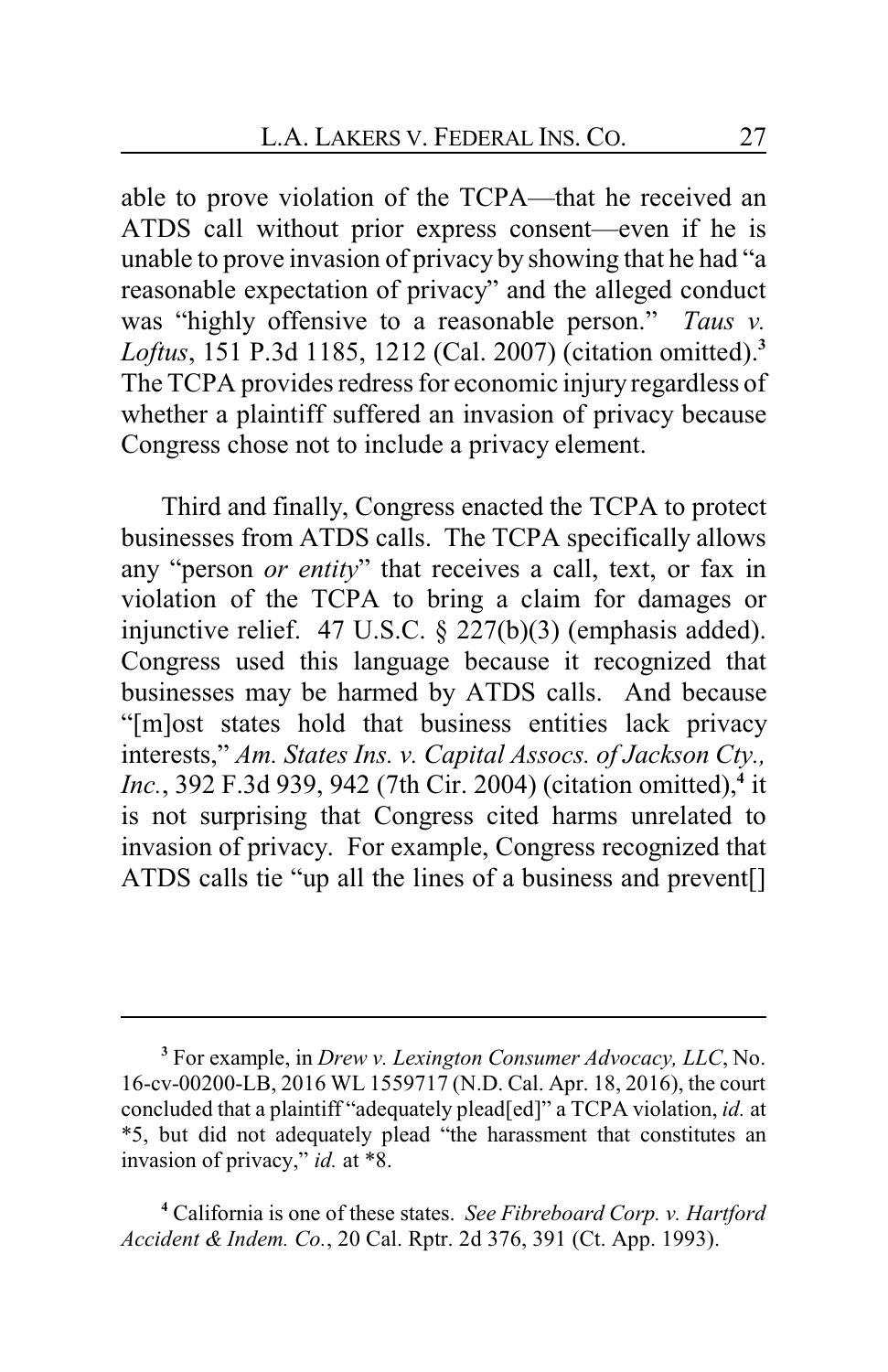any outgoing calls" and generally pose "an impediment to interstate commerce." S. Rep. No. 102-178, at 2 (1991).**<sup>5</sup>**

Although we do not need to examine the underlying purpose of the TCPA, these examples demonstrate beyond cavil that Congress did not enact the TCPA only to prevent invasions of privacy. Not all TCPA claims are privacy claims.

II

The proper inquiry here is not whether a TCPA claim is automatically based on invasion of privacy, but whether the underlying claims in this particular case are based on invasion of privacy. Because I conclude that Emanuel's claims are not privacy claims, I would reinstate the Lakers' claims for breach of the insurance contract and for bad faith.

#### A

The Lakers argue that Federal had a duty to defend against the Emanuel action because the policy imposed a duty to defend against claims alleging "wrongful acts." We interpret the "wrongful acts" coverage clause "broadly so as to afford the greatest possible protection" to the Lakers. *MacKinnon v. Truck Ins. Exch.*, 73 P.3d 1205, 1213 (Cal.

**<sup>5</sup>** Other courts have allowed corporations to bring claims under the TCPA, which would be impermissible if all TCPA claims were limited to invasion of privacy. *See, e.g.*, *Imhoff Inv., L.L.C. v. Alfoccino, Inc.*, 792 F.3d 627, 631 (6th Cir. 2015) (allowing a corporation to bring suit alleging violation of the TCPA's "junk fax" provision); *Eclipse Mfg. Co. v. M & M Rental Ctr., Inc.*, 521 F. Supp. 2d 739, 743–44 (N.D. Ill. 2007) ("[C]orporations bringing claims under the TCPA may only assert the property interests [that] the TCPA was designed to protect.").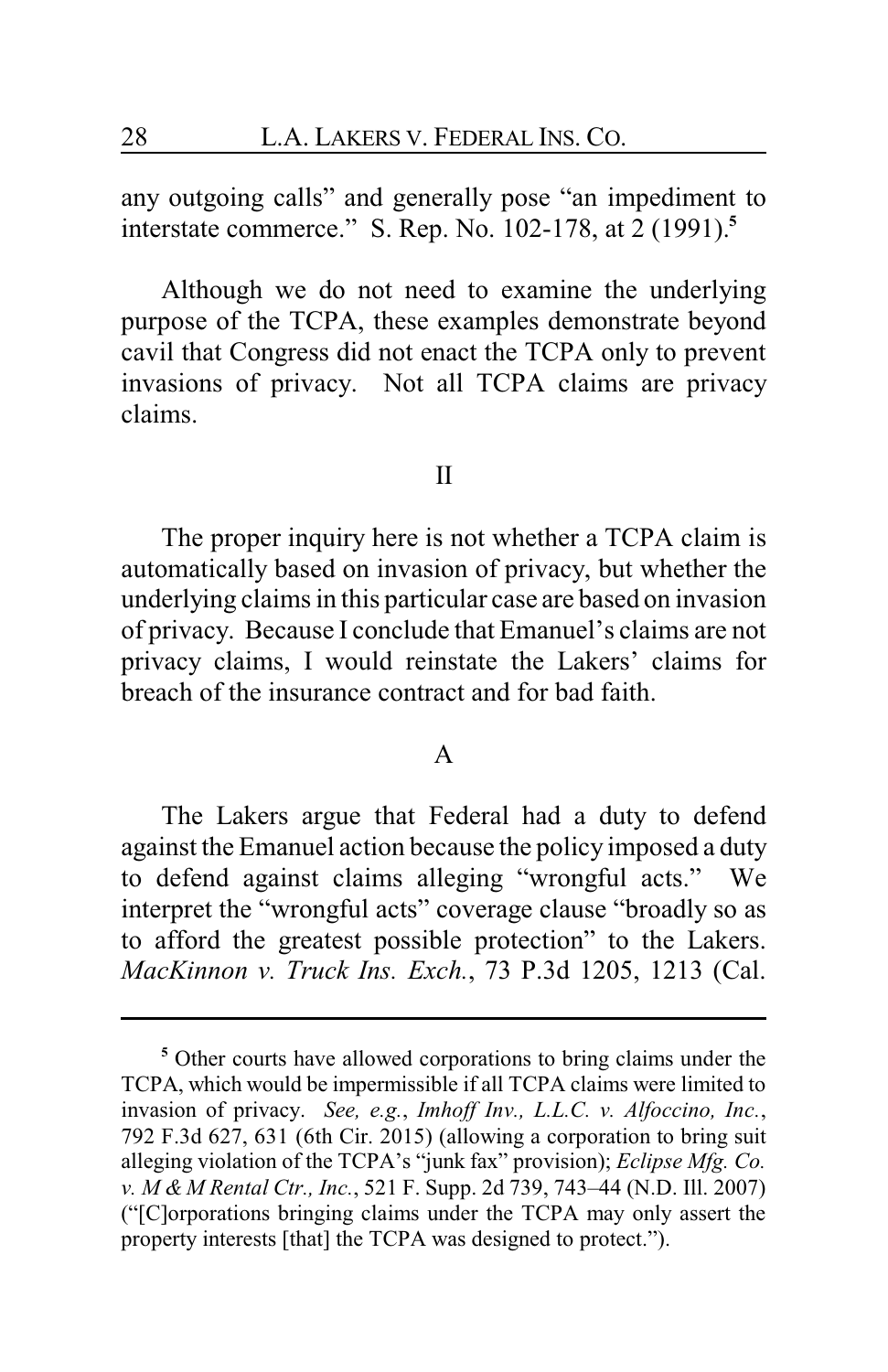2003) (citation omitted). The Lakers argue that Emanuel alleged they committed a wrongful act by sending a text message in violation of the TCPA.

Federal, on the other hand, argues that it had no duty to defend the Lakers because the policy excluded claims "based upon, arising from, or in consequence of . . . invasion of privacy." We interpret this exclusionary clause narrowly against Federal, *see id.*, but we give it due effect when a claim is in fact based on invasion of privacy. **<sup>6</sup>** Federal primarily argues that Emanuel's claims are based on invasion of privacy because all TCPA claims are based on invasion of privacy. Although Judge Smith would decide the case on this ground, I do not accept this theory. *See supra* Part I. Federal also argues that Emanuel's claims are based on invasion of privacy because Emanuel alleged that the Lakers invaded his privacy. Although Judge Murphy would decide the case on this alternative ground, I do not accept that theory either.

It is true that Emanuel twice alleged that the Lakers invaded his privacy, **7** *see* Maj. Op. at 16 n.6, but he did not seek recovery on this basis. Instead, he sought recovery for

**<sup>6</sup>** This distinction between a coverage clause and an exclusionary clause distinguishes our case from other cases comparing a TCPA claim to a claim based on invasion of privacy. For example, in *Universal Underwriters*, the policy provided coverage for claims based on invasion of privacy. 401 F.3d at 882. The court read this coverage clause broadly and concluded that "unsolicited fax advertisements" qualified as "'invasions of privacy' under ordinary, lay meanings of these phrases." *Id.* at 881. Here, by contrast, the policy *excludes* claims based on invasion of privacy. The privacy clause should therefore be read narrowly against Federal.

**<sup>7</sup>** The complaint also discussed invasion of privacy when it discussed the underlying purpose of the TCPA.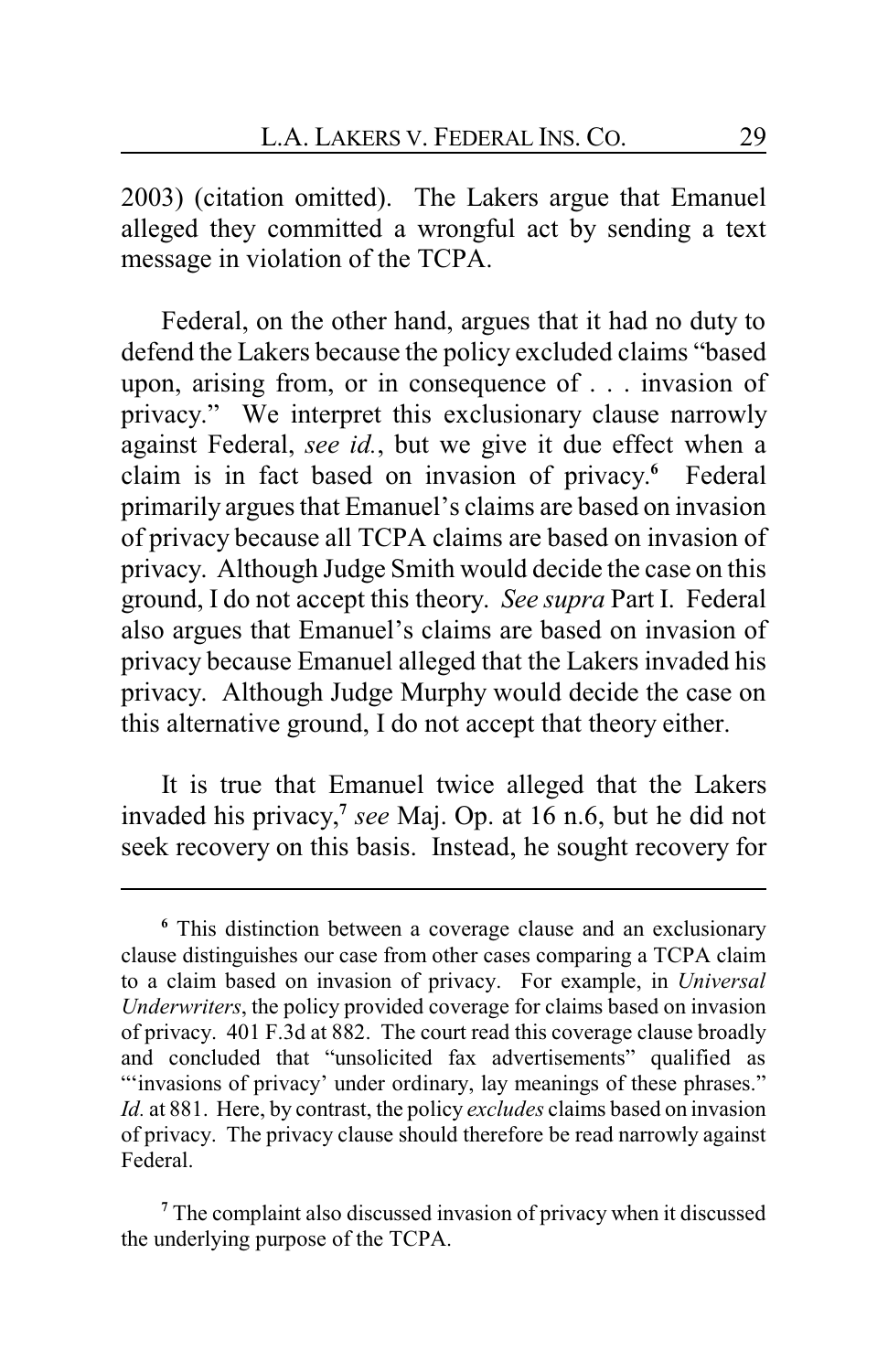an alleged violation of the TCPA, and expressly disavowed his privacy claims. I therefore conclude that Federal had a duty to defend the Lakers against the Emanuel action, and the district court erred by dismissing the Lakers' claim for breach of contract.

First, Emanuel did not seek recovery based on invasion of privacy. *Cf. ACS Sys., Inc. v. St. Paul Fire & Marine Ins.*, 53 Cal. Rptr. 3d 786, 794–95 (Ct. App. 2007) (dismissing a complaint that included both a TCPA claim and a common law privacy claim). Although Emanuel alleged that the Lakers invaded his privacy, he did not seek recovery on the theory that the Lakers portrayed him in a false light in the public eye, disclosed "true, embarrassing private facts" about him, or appropriated his "name or likeness for commercial purposes." *Johnson v. Harcourt, Brace, Jovanovich, Inc.*, 118 Cal. Rptr. 370, 375 (Ct. App. 1974) (describing types of privacy claims). Nor did he seek recovery on the theory that he had "a reasonable expectation of privacy" in his cellular telephone number and the Lakers' confirmation text was "highly offensive to a reasonable person." *Taus*, 151 P.3d at 1212; *cf.* Maj. Op. at 19 (equating a TCPA claim with a claim for invasion of privacy by intrusion upon seclusion). Instead, Emanuel drafted an 11-page complaint that alleged facts mirroring the statutory elements of a TCPA claim and sought recovery for violation of the Act.

Second, Emanuel expressly disavowed all claims based on invasion of privacy. His complaint specifically sought "only damages and injunctive relief for recovery of economic injury," including certain cellular telephone charges and reduced cellular time. First Am. Compl. ¶ 32, *Emanuel v. L.A. Lakers, Inc.*, No. 2:12-cv-9936 GW (SHx) (C.D. Cal. Feb. 8, 2013), ECF No. 15. His complaint also stated that it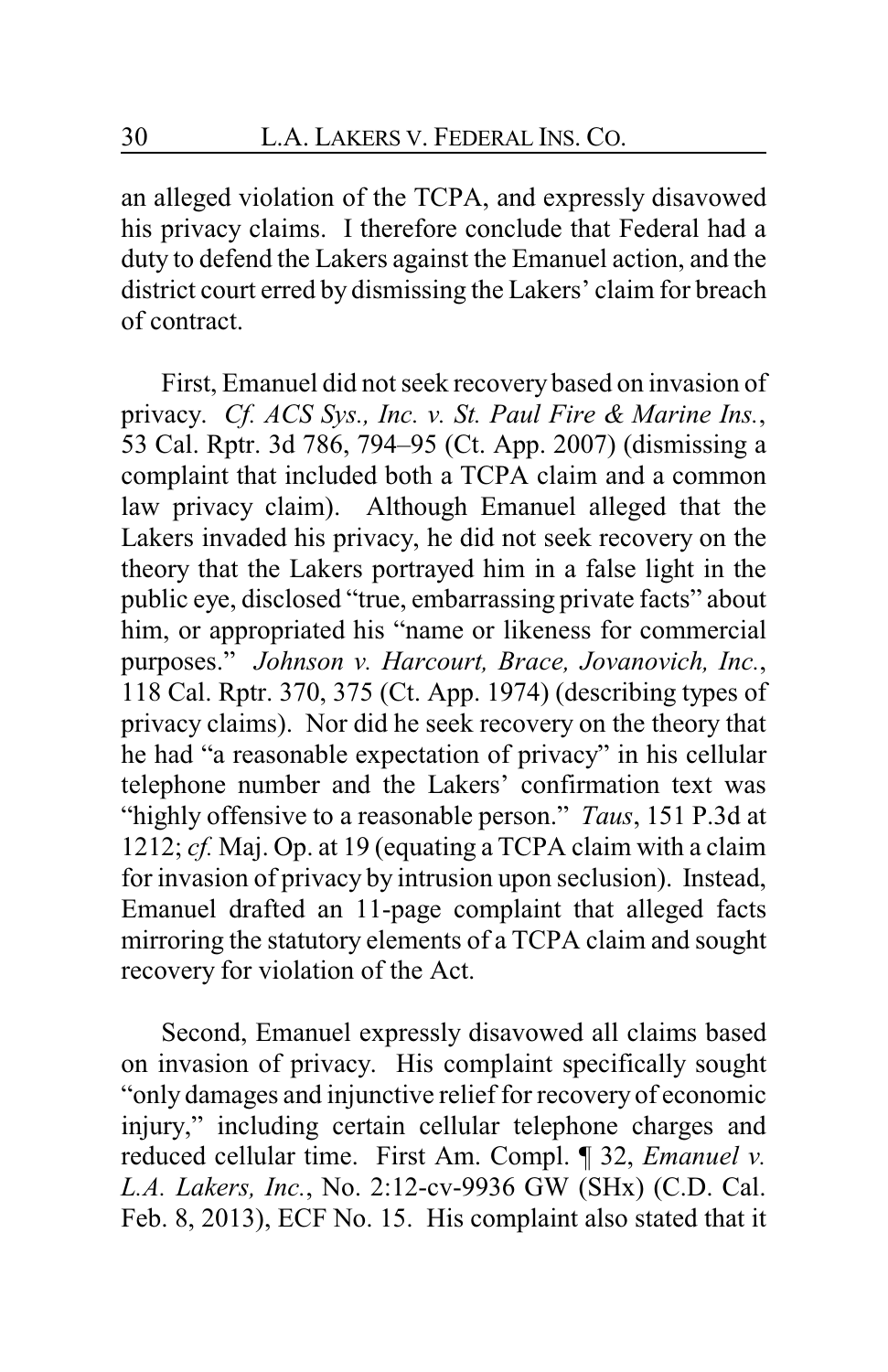was "expressly . . . not intended to request any recovery for personal injury and claims related thereto." *Id.* The parties agree that a claim for invasion of privacy is a personal injury claim. *See* Hon. H. Walter Croskey et al., California Practice Guide: Insurance Litigation § 7:128 (The Rutter Group 2015) (explaining that personal injury includes "certain enumerated 'offenses,' including . . . invasion of privacy"). Thus, the complaint expressly disavowed claims based on common law invasion of privacy.

Because Emanuel only sought recovery based on an alleged violation of the TCPA, *see Lujan*, 504 U.S. at 578, and expressly disavowed claims based on invasion of privacy, Federal had a duty to defend the Lakers against the Emanuel action.

#### B

After the district court dismissed the Lakers' claim for breach of contract, it also dismissed the Lakers' claim for breach of the implied covenant of good faith and fair dealing. *See Manzarek v. St. Paul Fire & Marine Ins.*, 519 F.3d 1025, 1034 (9th Cir. 2008) ("[W]ithout a breach of the insurance contract, there can be no breach of the implied covenant of good faith and fair dealing." (quoting *Waller v. Truck Ins. Exch., Inc.*, 900 P.2d 619, 638–39 (Cal. 1995))). Because I conclude that Federal had a duty to defend the Lakers, I next consider whether the district court erred by dismissing the Lakers' claim for bad faith.

To establish a claim for bad faith "a plaintiff must show: (1) benefits due under the policy were withheld; and (2) the reason for withholding benefits was unreasonable or without proper cause." *Guebara v. Allstate Ins.*, 237 F.3d 987, 992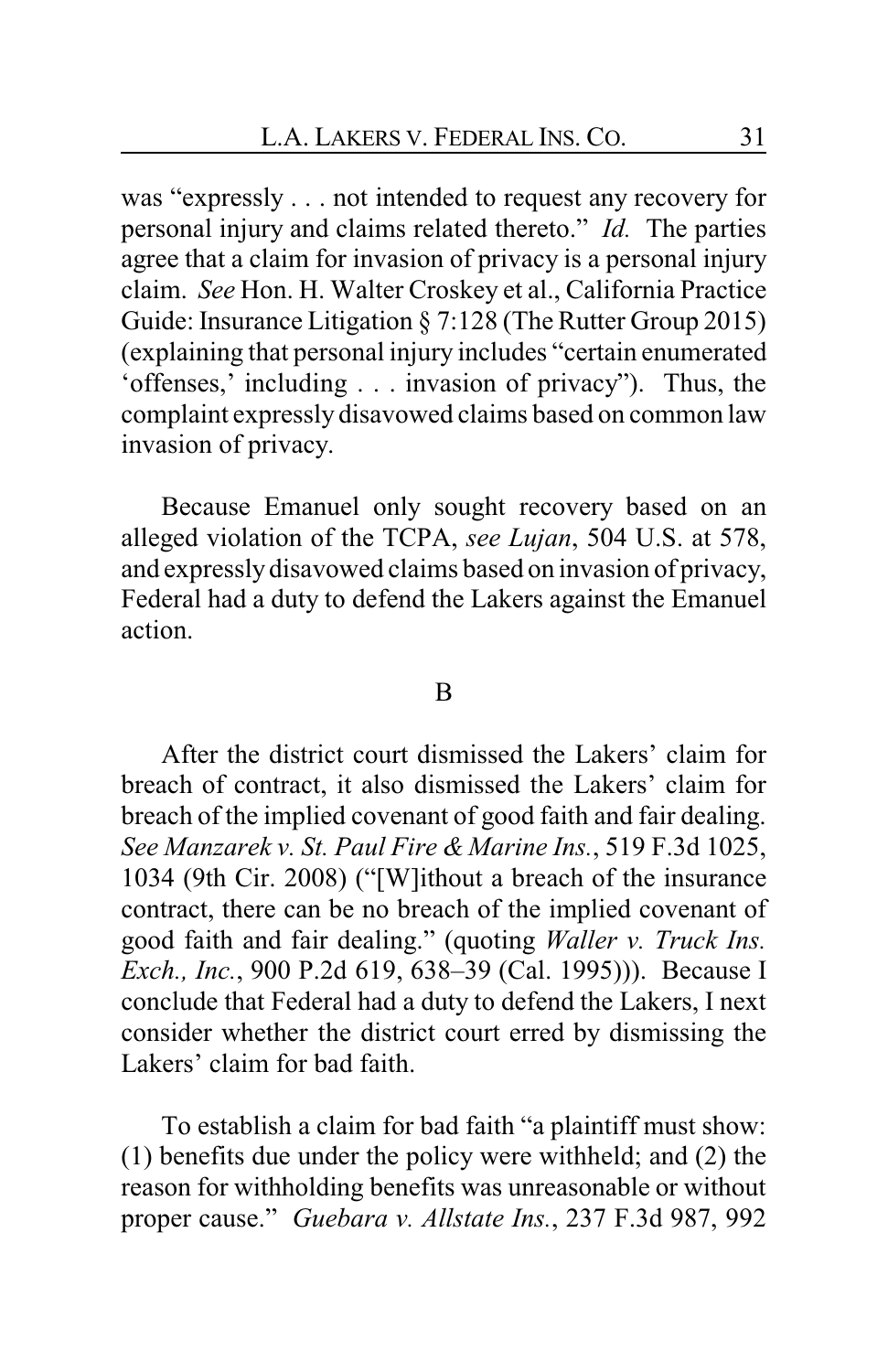(9th Cir. 2001) (citing *Love v. Fire Ins. Exch.*, 271 Cal. Rptr. 246, 255 (Ct. App. 1990)).

The Lakers properly allege that Federal withheld benefits due under the policy. *See supra* Part II.A. The Lakers also allege that Federal withheld benefits without proper cause. Specifically, the Lakers allege that Federal refused to defend simply because Emanuel used the term "invasion of privacy" in his complaint.

It would be unreasonable for Federal to deny coverage based on a passing reference to the term "invasion of privacy." An insurer may not rely on "the labels given to the causes of action" in a complaint, and must instead determine whether "the alleged facts or known extrinsic facts . . . reveal a possibility that the claim may be covered by the policy." *Atl. Mut. Ins. v. J. Lamb, Inc.*, 123 Cal. Rptr. 2d 256, 268 (Ct. App. 2002) (emphasis omitted). Therefore, because we must accept as true the Lakers' allegation that Federal denied coverage based on a passing reference to the term "invasion of privacy," *see Clegg v. Cult Awareness Network*, 18 F.3d 752, 754 (9th Cir. 1994), I would also reinstate the Lakers' claim for bad faith.**<sup>8</sup>**

**<sup>8</sup>** However, if Federal demonstrates that it actually denied coverage because it concluded that all TCPA claims are privacy claims, the district court would likely be required to grant summary judgment on the Lakers' bad faith claim. *See Feldman v. Allstate Ins.*, 322 F.3d 660, 669 (9th Cir. 2003) ("Because the key to a bad faith claim is whether denial of a claim was reasonable, a bad faith claim should be dismissed on summary judgment if the defendant demonstrates that there was a 'genuine dispute as to coverage.'" (quoting *Guebara*, 237 F.3d at 992)). Given the fact that reasonable judicial minds are in disagreement as to the nature of a TCPA claim, Federal may well have had a valid, good faith basis for denial of coverage.